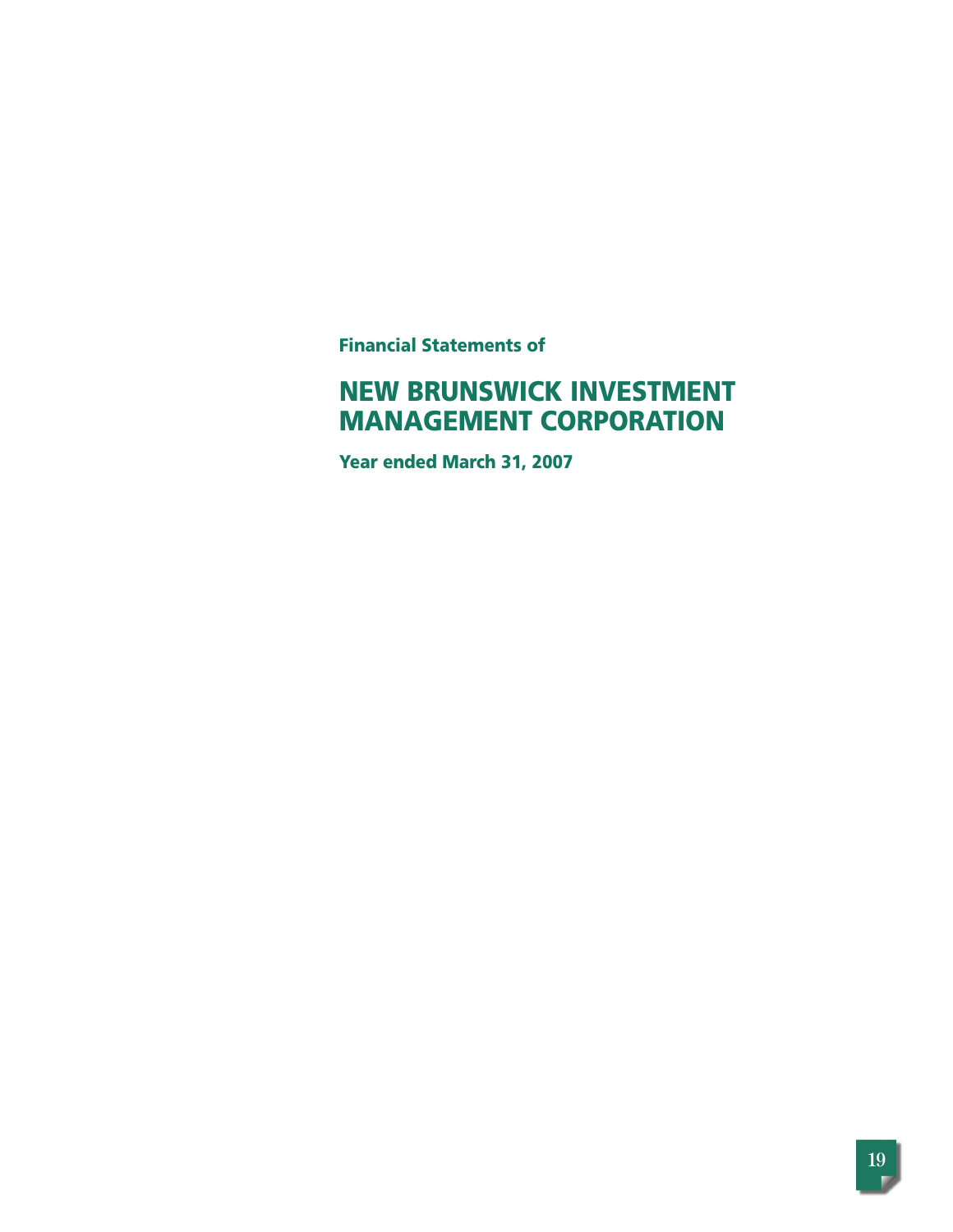# **MANAGEMENT RESPONSIBILITIES FOR FINANCIAL REPORTING**

The Financial Statements of the New Brunswick Investment Management Corporation are the responsibility of the management of the Corporation. They have been approved by its Board of Directors.

Management prepared the financial statements in accordance with generally accepted accounting principles.

The New Brunswick Investment Management Corporation maintains books of account, systems of information and systems of financial and management control which provide reasonable assurance that accurate financial information is available, that assets are protected and that resources are managed efficiently.

The Board of Directors oversees financial reporting through its Audit Committee. The committee reviews matters related to accounting, auditing, internal control systems, the financial statements and report of the external auditors.

*Dan Goguen* Vice-President, Finance and Administration

*John A. Sinclair* President and Chief Executive Officer

# **AUDITORS' REPORT To the Directors of New Brunswick Investment Management Corporation**

We have audited the statement of financial position of New Brunswick Investment Management Corporation as at March 31, 2007 and the statement of operations and changes in net assets for the year then ended. These financial statements are the responsibility of the Corporation's management. Our responsibility is to express an opinion on these financial statements based on our audit.

We conducted our audit in accordance with Canadian generally accepted auditing standards. Those standards require that we plan and perform an audit to obtain reasonable assurance whether the financial statements are free of material misstatement. An audit includes examining, on a test basis, evidence supporting the amounts and disclosures in the financial statements. An audit also includes assessing the accounting principles used and significant estimates made by management, as well as evaluating the overall financial statement presentation.

In our opinion, these financial statements present fairly, in all material respects, the financial position of the Corporation as at March 31, 2007 and the results of its operations and changes in net assets and its cash flows for the year then ended in accordance with Canadian generally accepted accounting principles.

KPMG LLP

Chartered Accountants



Fredericton, NB, Canada May 11, 2007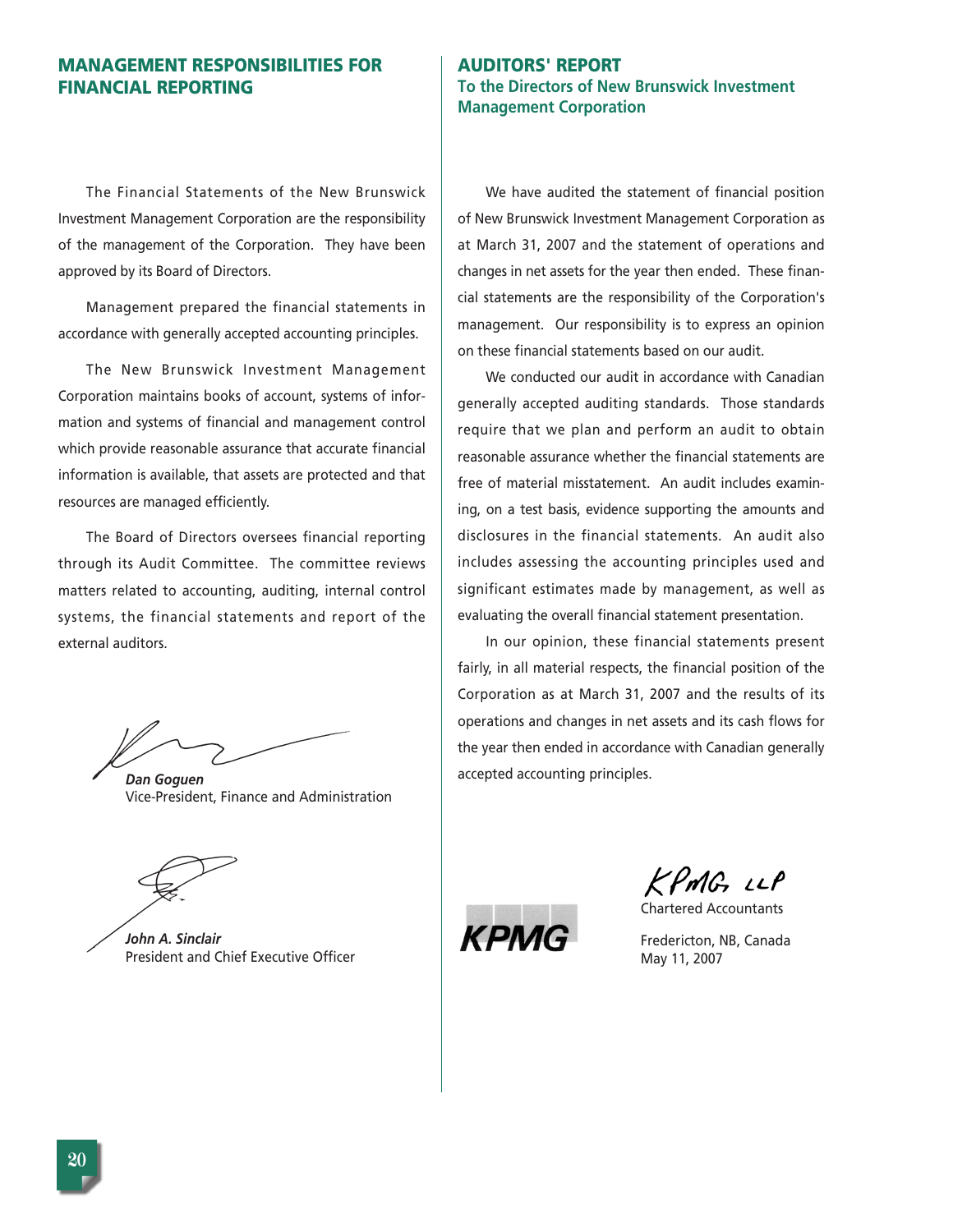# **NEW BRUNSWICK INVESTMENT MANAGEMENT CORPORATION Financial Statements**

Year ended March 31, 2007

|                                                   | Page |
|---------------------------------------------------|------|
| <b>Statement of Financial Position</b>            | 22   |
| Statement of Operations and Changes in Net Assets | 23   |
| Notes to Financial Statements                     | 24   |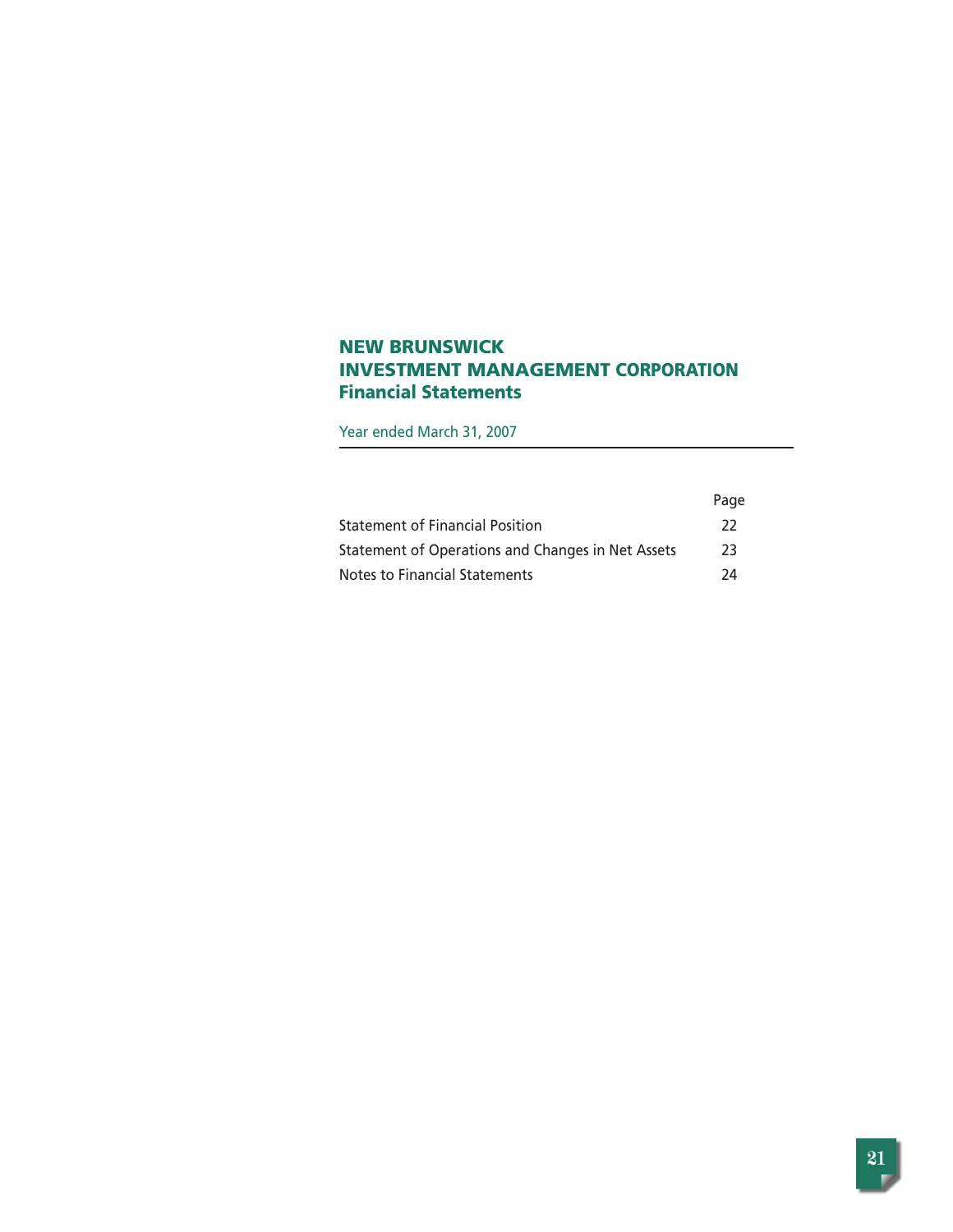# **Statement of Financial Position**

March 31, 2007, with comparative figures for 2006

| 2007                                                             |                        | 2006                  |
|------------------------------------------------------------------|------------------------|-----------------------|
| <b>Assets:</b>                                                   |                        |                       |
| Current assets:                                                  |                        |                       |
| Cash                                                             | \$<br>26,203           | \$<br>5,122           |
| Accounts receivable, Pension Funds                               | 2,900,042              | 2,384,481             |
| Other receivables                                                | 7,224                  | 4,106                 |
| Prepaid expenses                                                 | 243,945                | 266,581               |
|                                                                  | 3,177,414              | 2,660,290             |
| Capital assets (note 3)                                          | 218,373                | 229,199               |
|                                                                  | \$3,395,787            | \$2,889,489           |
| Current liabilities:                                             |                        |                       |
|                                                                  |                        |                       |
| Accounts payable and accrued liabilities<br>Harmonized sales tax | \$2,608,725<br>134,343 | \$2,211,472<br>38,453 |
| Current portion of pension liability (note 5)                    | 23,717                 | 23,114                |
|                                                                  | 2,766,785              | 2,273,039             |
| Pension liability (note 5)                                       | 254,224                | 277,968               |
| Employee future benefit liability (note 6)                       | 156,405                | 109,283               |
| Deferred contributions related to capital assets (note 7)        | 218,373                | 229,199               |
| Net assets                                                       |                        |                       |
| Commitment (note 4)                                              |                        |                       |
|                                                                  | \$3,395,787            | \$2,889,489           |

See accompanying notes to financial statements.

Lilled Lepage

Vice Chairman of the Board President and Chief Executive Officer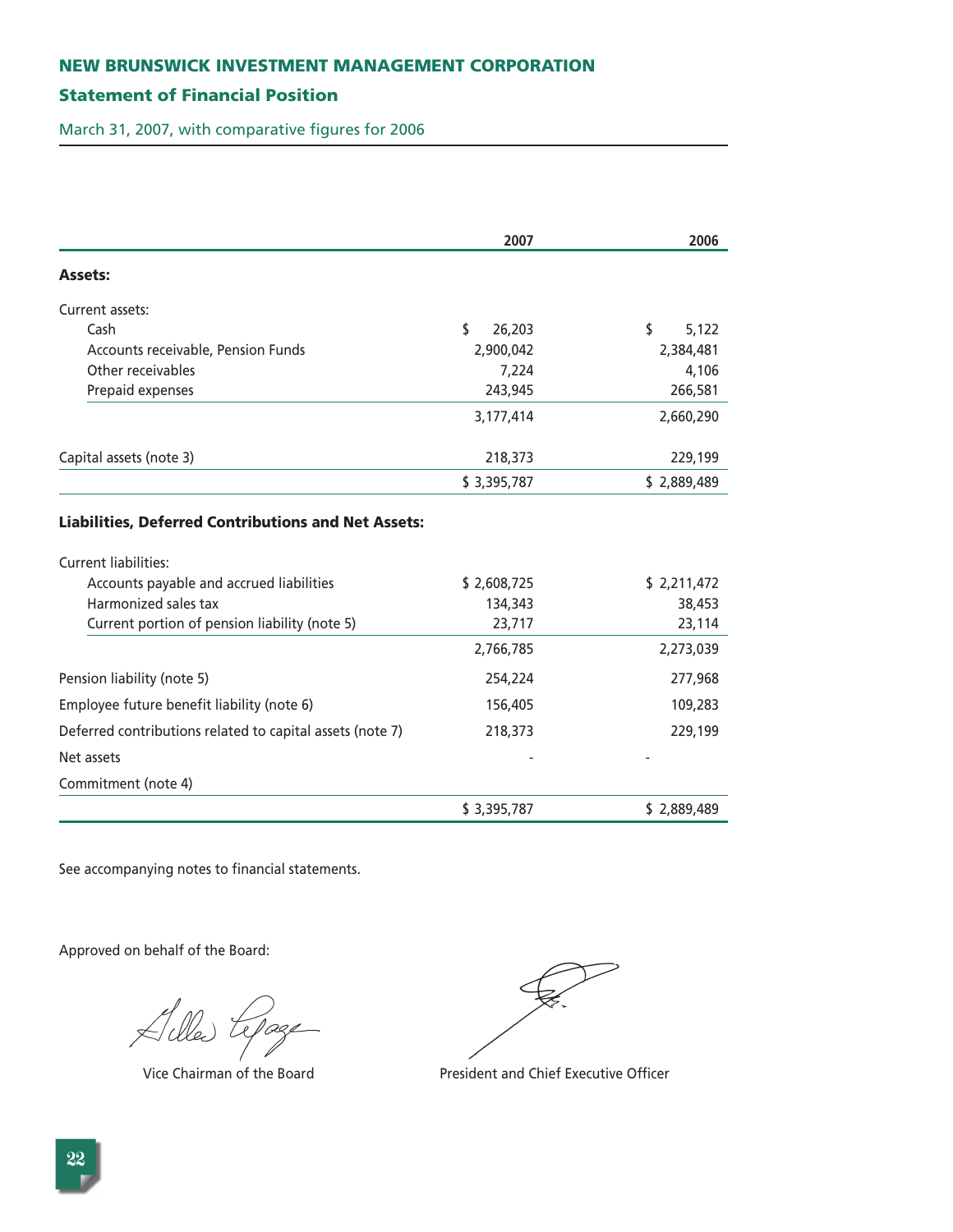# **Statement of Operations and Changes in Net Assets**

Year ended March 31, 2007, with comparative figures for 2006

|                                                                     | 2007            | 2006           |
|---------------------------------------------------------------------|-----------------|----------------|
| <b>Revenue:</b>                                                     |                 |                |
| Fees:                                                               |                 |                |
| <b>Public Service Superannuation Fund</b>                           | \$<br>6,000,522 | 4,735,099<br>S |
| <b>Teachers' Pension Fund</b>                                       | 5,131,260       | 4,115,250      |
| Judges' Superannuation Fund                                         | 37,435          | 30,601         |
| Amortization of deferred contributions related<br>to capital assets | 113,959         | 117,476        |
| Other income                                                        | 1,162           | 50,793         |
|                                                                     | 11,284,338      | 9,049,219      |
| <b>Expenses:</b>                                                    |                 |                |
| Salaries and benefits                                               | 4,353,615       | 3,799,508      |
| Other services (note 8)                                             | 6,746,459       | 5,066,056      |
| Materials and supplies                                              | 70,305          | 66,179         |
| Amortization of capital assets                                      | 113,959         | 117,476        |
|                                                                     | 11,284,338      | 9,049,219      |
| Change in net assets                                                | \$              | \$             |

See accompanying notes to financial statements.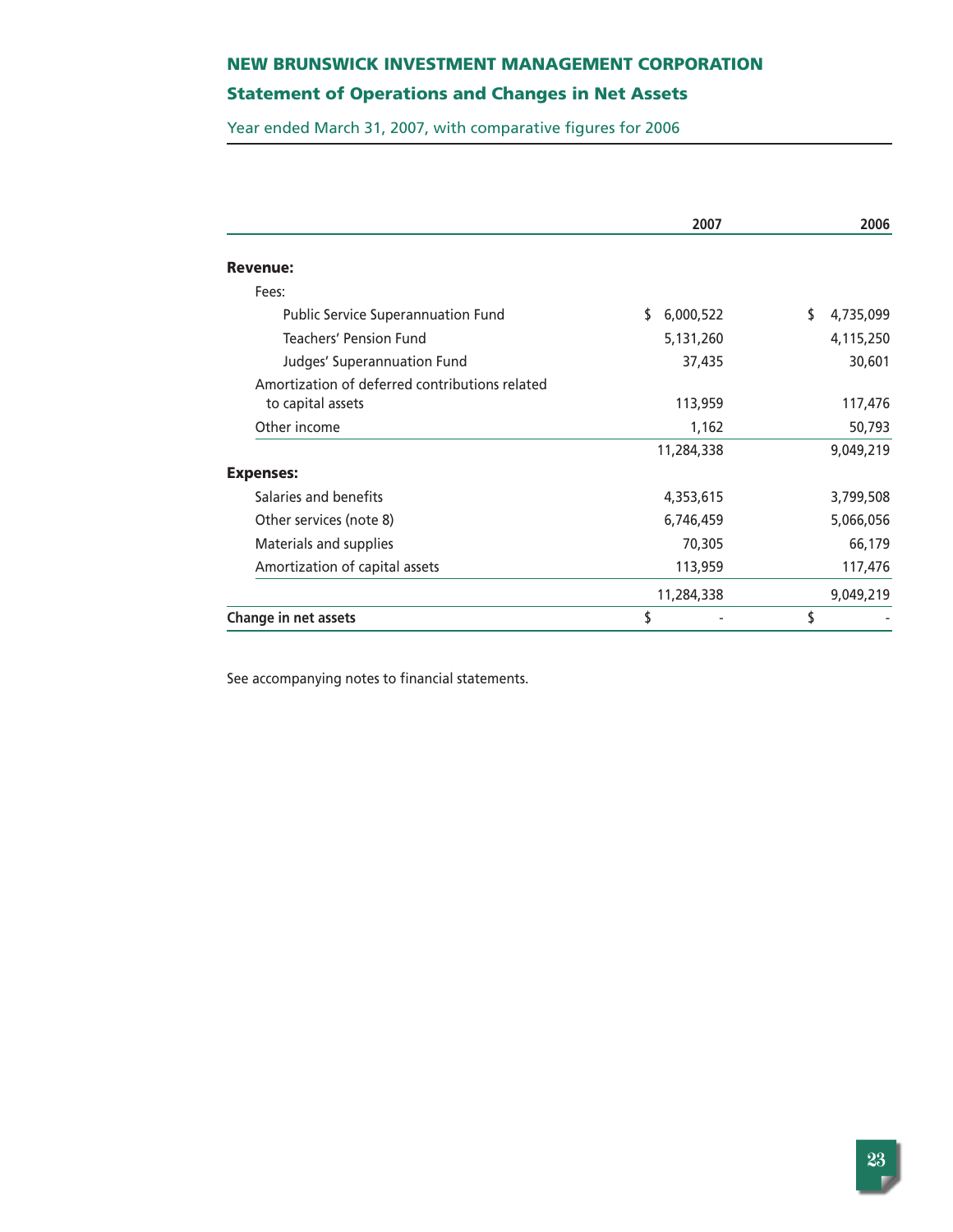# **NEW BRUNSWICK INVESTMENT MANAGEMENT CORPORATION Notes to Financial Statements**

Year ended March 31, 2007

New Brunswick Investment Management Corporation (the "Corporation") was established pursuant to the New Brunswick Investment Management Corporation Act which was proclaimed on March 11, 1996. The Corporation is exempt from income taxes.

#### **Its legislated mandate is to:**

- act as trustee for the Public Service Superannuation Fund, the Teachers' Pension Fund and the Judges' Superannuation Fund ("the Funds");
- provide investment counselling services and other services for certain trust funds;
- promote the development of the financial services industry and capital markets in the Province;
- have regard to investment opportunities in the Province in developing its investment policies, and;
- carry out such other activities or duties as may be authorized or required by the Act or as the Lieutenant-Governor in Council may direct.

#### **1. Significant accounting policies:**

#### **(a) Accounting entity:**

The Corporation is an entity separate from the pension funds for which it is trustee. Expenses of the Corporation are fully funded by the Funds.

#### **(b) Basis of accounting:**

These financial statements have been prepared in accordance with Canadian generally accepted accounting principles.

#### **(c) Capital assets:**

Capital assets are recorded at cost and amortization is calculated on a straight-line basis using annual rates shown in note 3.

#### **(d) Revenue recognition:**

Fees for services are recognized in revenue as services are performed and collection is probable.

The Corporation follows the deferral method of accounting for contributions. Contributions restricted for the purchase of capital assets are deferred and amortized into revenue on a straightline basis at rates corresponding with amortization rates for the related capital assets.

#### **2. Statement of Cash Flows:**

A statement of cash flows has not been prepared as the required cash flow information is readily apparent from the other financial statements.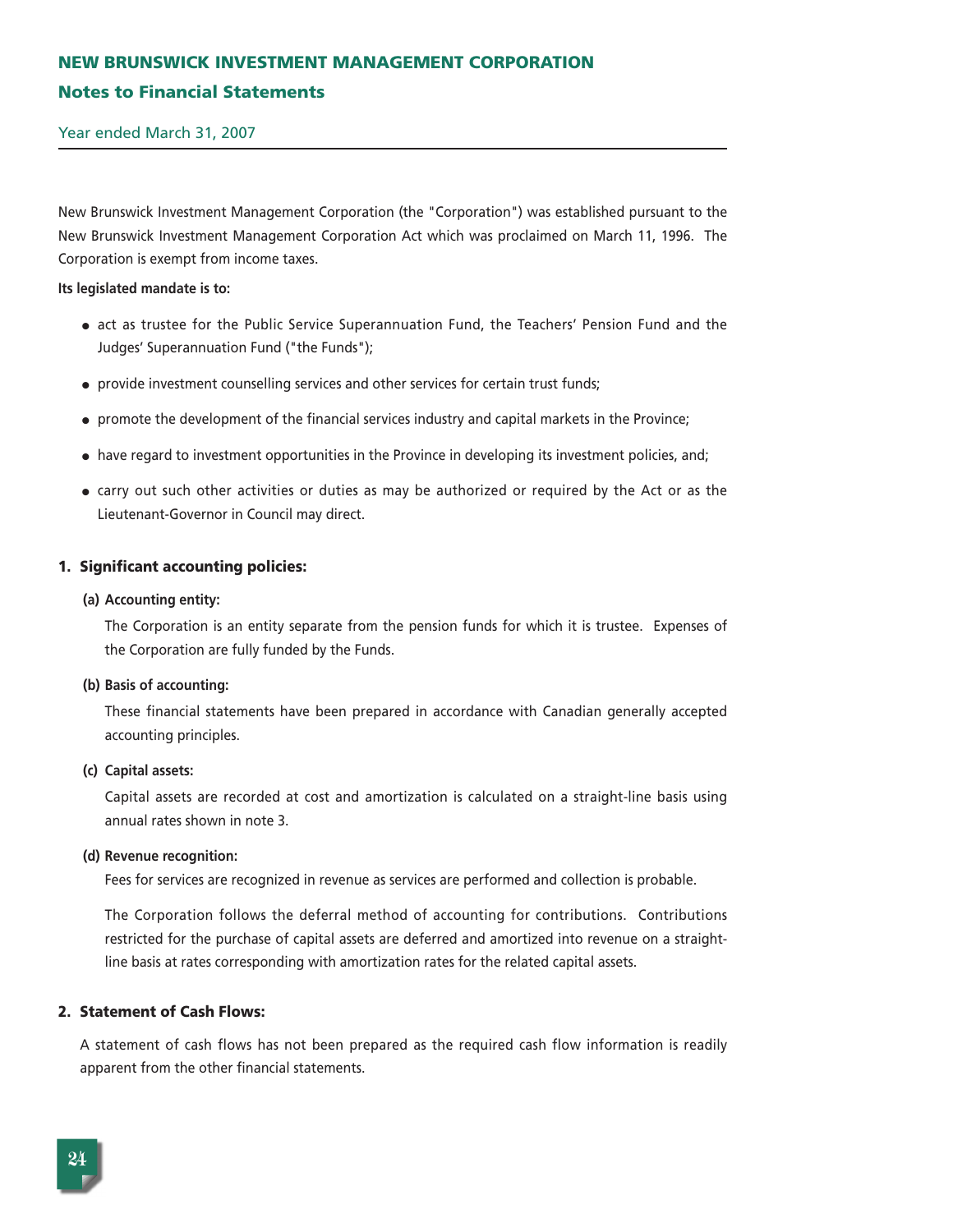## **Notes to Financial Statements** *(continued)*

Year ended March 31, 2007

#### **3. Capital assets:**

|                                                                         |                                                             |                               |                                 | 2007                          | 2006                        |
|-------------------------------------------------------------------------|-------------------------------------------------------------|-------------------------------|---------------------------------|-------------------------------|-----------------------------|
|                                                                         | Rate                                                        | Cost                          | Accumulated<br>amortization     | Net book<br>value             | Net book<br>value           |
| Computer equipment<br>Furniture and equipment<br>Leasehold improvements | 33 1/3%<br>8%<br>Straight-line over<br>remaining lease term | 460,204<br>357,719<br>282,318 | \$381,802<br>249,019<br>251,047 | \$78,402<br>108,700<br>31,271 | 84,956<br>105,257<br>38,986 |
|                                                                         |                                                             | \$1,100,241                   | \$881,868                       | \$218,373                     | \$229,199                   |

#### **4. Commitments:**

The Corporation leases premises and equipment under various operating and capital leases which expire at various dates between 2008 and 2012.

Future minimum payments, by year and in aggregate, are as follows:

|      |    | \$1,213,805 |
|------|----|-------------|
| 2012 |    | 210,001     |
| 2011 |    | 250,951     |
| 2010 |    | 250,951     |
| 2009 |    | 250,951     |
| 2008 | S. | 250,951     |
|      |    |             |

#### **5. Pension liability:**

The Corporation has an estimated liability of approximately \$278,000 (2006 - \$301,000) for special supplemental pension relating to past service awarded during 2003 - 2004. This amount is equivalent to the commuted value of the expected payments. The ultimate cost to the Corporation will vary based on the rise in the consumer price index and demographic factors. Changes in the expected liability are recorded in the period the change occurs. Payments to date and future payments will be received from an increase in the fees charged to the Public Service Superannuation Fund, the Teachers' Pension Fund and the Judges' Superannuation Fund.

#### **6. Employee future benefits:**

#### **(a) Pension:**

Full-time employees of the Corporation are covered by the Public Service Superannuation Plan (the "Plan") of the Province of New Brunswick. The Plan is a defined benefit multi-employer plan under which contributions are made by both the Corporation and the employees. For the year ended March 31, 2007, the Corporation expensed contributions of \$237,220 under the terms of the Plan (2006 - \$214,275). The Corporation has no direct liability or entitlement to any unfunded liability or surplus in the plan related to its current or former employees.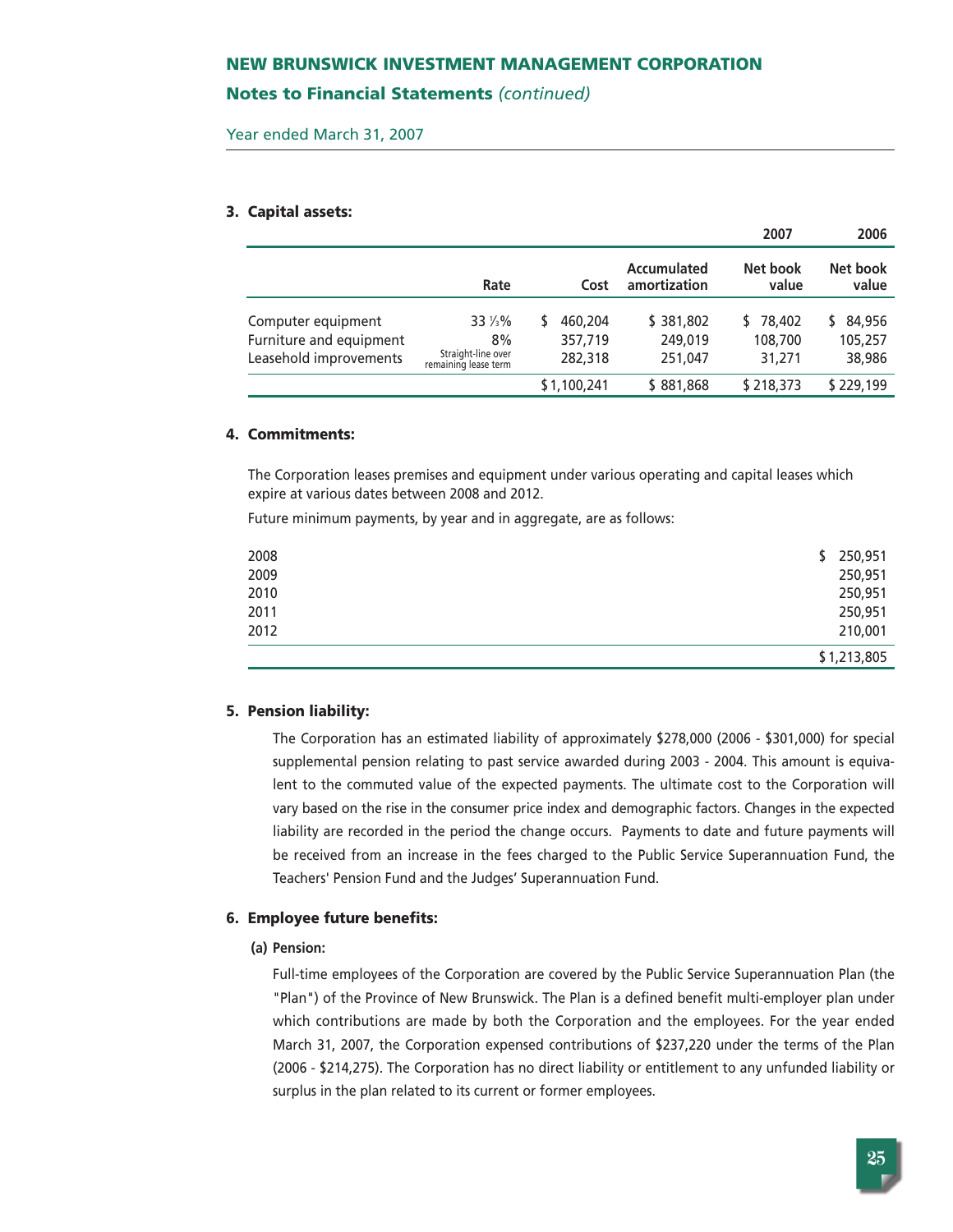# **Notes to Financial Statements** *(continued)*

Year ended March 31, 2007

#### **6. Employee future benefits** *(continued)***:**

#### **(b) Retirement allowance:**

Full-time employees of the Corporation are entitled to be paid a retirement allowance upon their retirement based upon years of service. Over the service life of its employees, the Corporation accrues the estimated future liability based upon actuarial estimates and assumptions. The accrued liability is reduced by actual payments made. This is an unfunded program with no specific assets segregated to meet the obligations when they come due.

Based upon an actuarial valuation dated March 31, 2005, the Corporation's accrued transitional obligation as of April 1, 2003, was \$118,300. This amount is being amortized on a straight-line basis over the estimated average remaining service life (19 years) of active employees.

The significant assumptions are as follows:

|                           | <b>Assumptions</b>                            |          |  |
|---------------------------|-----------------------------------------------|----------|--|
|                           | 2007                                          | 2006     |  |
| Annual discount rate      | 5.00%                                         | 5.00%    |  |
| Annual salary increases   | $3.00\%$                                      | $3.00\%$ |  |
| Mortality                 | None                                          | None     |  |
| Termination of employment | Public Service Superannuation Plan experience |          |  |
| Retirement age            | 15% at Age 57                                 |          |  |
|                           | 60% at Age 60                                 |          |  |
|                           | 25% at Age 63                                 |          |  |
| Actuarial cost method     | Projected Unit Credit pro-rated on service    |          |  |

Information on the retirement allowance obligation is as follows:

|                                     | 2007         | 2006      |
|-------------------------------------|--------------|-----------|
| Accrued benefit plan obligation     |              |           |
| Balance, beginning of year          | 239,404<br>S | 203,300   |
| Current service cost                | 27,896       | 25,304    |
| Interest cost                       | 12,700       | 10,800    |
| Balance, end of year                | 280,000      | 239,404   |
| Unamortized net actuarial gain      | (30, 200)    | (30, 500) |
| Unamortized transitional obligation | (93, 395)    | (99, 621) |
| Accrued benefit liability           | 156,405      | 109,283   |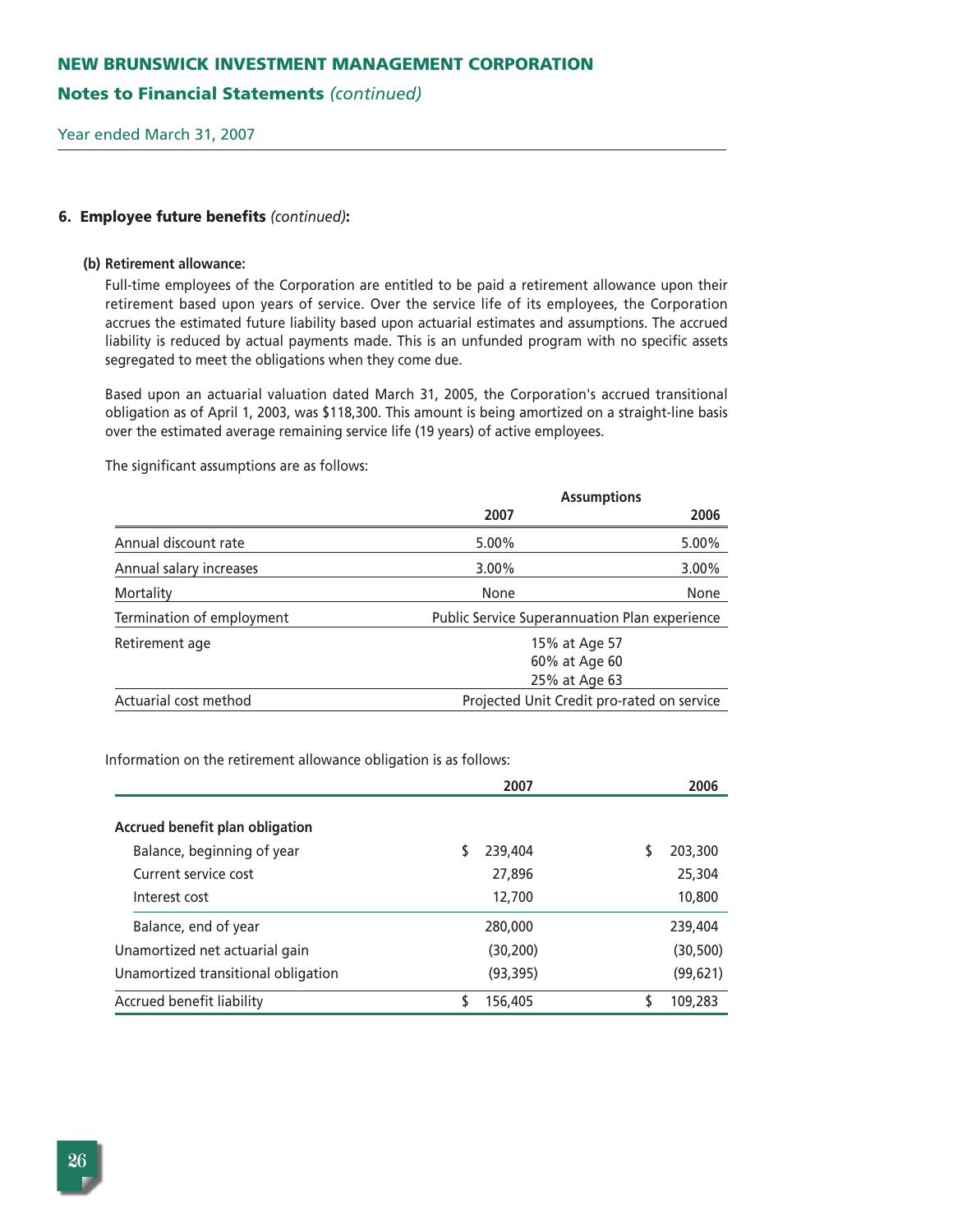# **Notes to Financial Statements** *(continued)*

Year ended March 31, 2007

## **6. Employee future benefits** *(continued)***:**

#### **(b) Retirement allowance** *(continued)***:**

Benefit cost recognized in the year is as follows:

|                        | 2007   | 2006   |
|------------------------|--------|--------|
|                        |        |        |
| Current service cost   | 27,896 | 25,304 |
| Interest cost          | 12,700 | 10,800 |
| Amortization:          |        |        |
| Transitional liability | 6,226  | 6,226  |
| Net actuarial loss     | 300    | 600    |
| Pension expense        | 47.122 | 42,930 |

# **7. Deferred contributions related to capital assets:**

|                                                                                                           | 2007                             | 2006                             |
|-----------------------------------------------------------------------------------------------------------|----------------------------------|----------------------------------|
| Balance, beginning of year<br>Additional contributions received, net<br>Less amounts amortized to revenue | 229,199<br>103,133<br>(113, 959) | 241,030<br>105,645<br>(117, 476) |
| Balance, end of year                                                                                      | 218,373                          | 229,199                          |
|                                                                                                           |                                  |                                  |

# **8. Other services:**

|                                       | 2007        | 2006        |
|---------------------------------------|-------------|-------------|
| External management fees and expenses | \$4,183,691 | \$2,806,472 |
|                                       |             |             |
| Custodial services                    | 368,880     | 297,996     |
| Travel                                | 215,434     | 212,034     |
| Office rent                           | 264,674     | 258,616     |
| <b>Professional services</b>          | 388,954     | 274,872     |
| Information systems                   | 1,084,761   | 1,029,092   |
| Other                                 | 240,065     | 186,974     |
|                                       | \$6,746,459 | \$5,066,056 |

# **9. Fair value of financial assets and financial liabilities:**

The fair value of the Corporation's cash, accounts receivable - Pension Funds, other receivables, accounts payable and accrued liabilities and pension liability approximate their carrying amounts.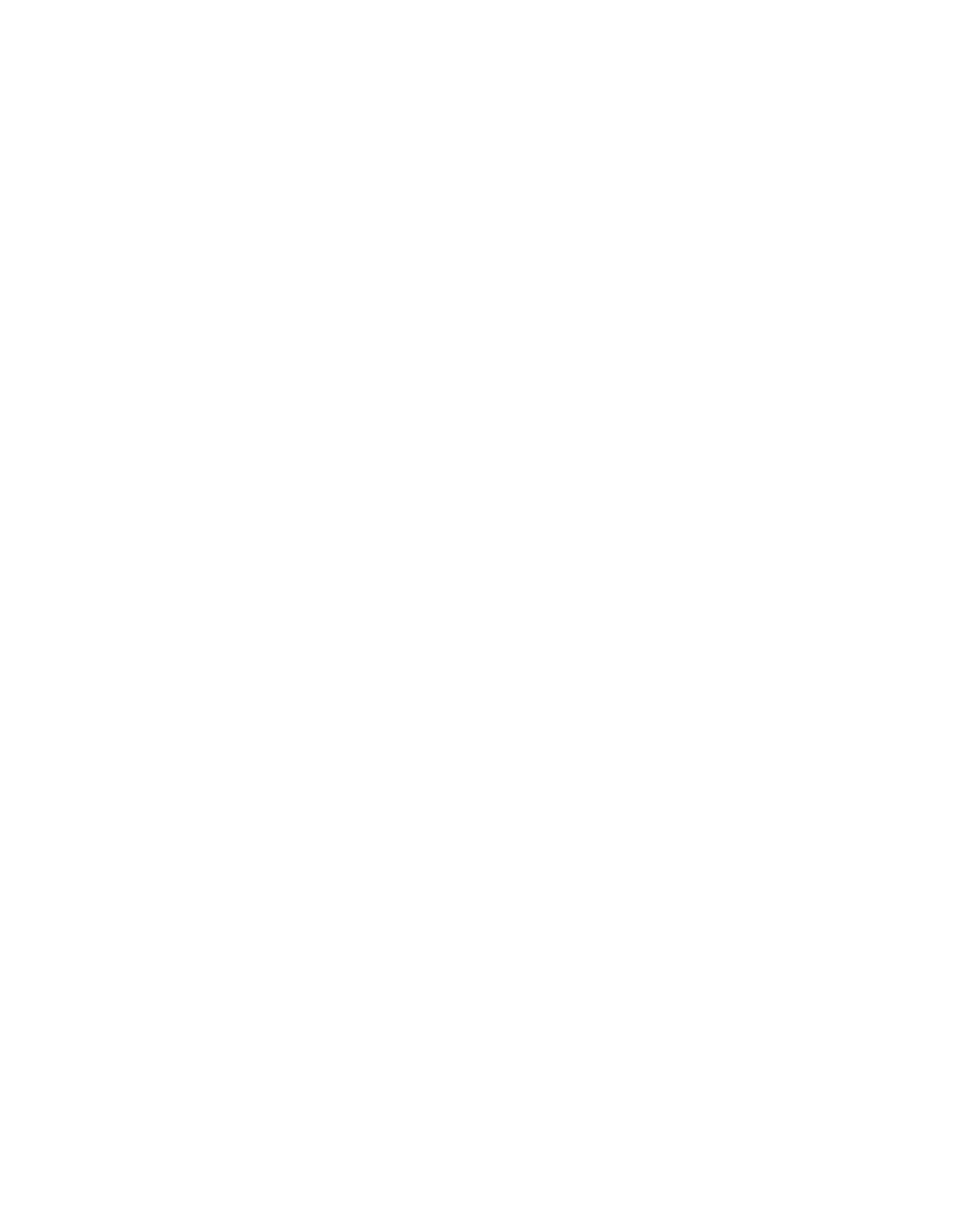# **Financial Statements**

Year ended March 31, 2007

- Public Service Superannuation Fund
- Teachers' Pension Fund
- Judges' Superannuation Fund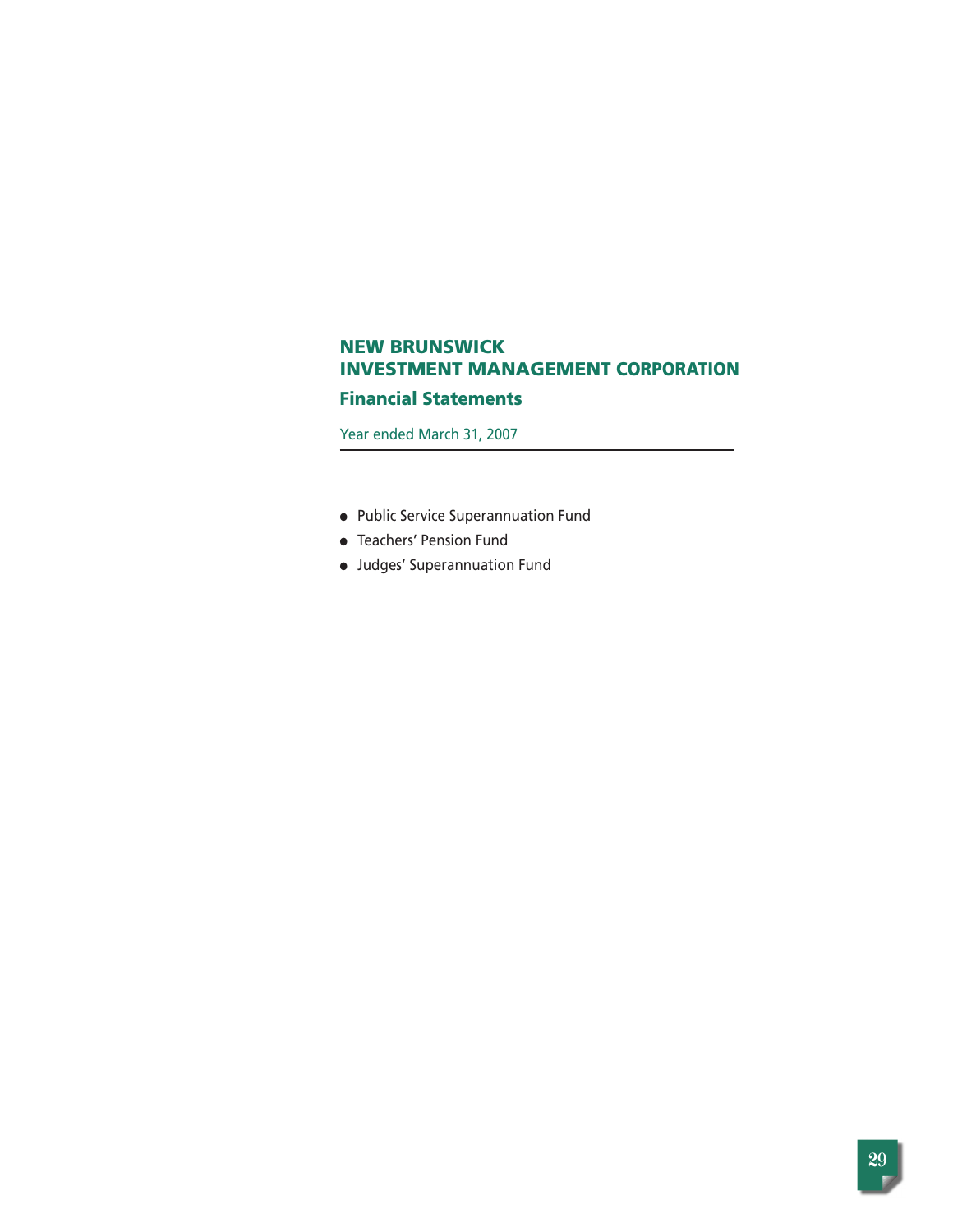# **MANAGEMENT RESPONSIBILITIES FOR FINANCIAL REPORTING**

The Financial Statements of the New Brunswick Investment Management Corporation are the responsibility of the management of the Corporation. They have been approved by its Board of Directors.

Management prepared the financial statements in accordance with generally accepted accounting principles.

The New Brunswick Investment Management Corporation maintains books of account, systems of information and systems of financial and management control which provide reasonable assurance that accurate financial information is available, that assets are protected and that resources are managed efficiently.

The Board of Directors oversees financial reporting through its Audit Committee. The committee reviews matters related to accounting, auditing, internal control systems, the financial statements and report of the external auditors.

*Dan Goguen* Vice-President, Finance and Administration

*John A. Sinclair* President and Chief Executive Officer

#### **AUDITORS' REPORT**

**To the Directors of New Brunswick Investment Management Corporation.** 

We have audited the statements of net assets held in trust by the New Brunswick Investment Management Corporation for the Public Service Superannuation Fund, the Teachers' Pension Fund and the Judges' Superannuation Fund as at March 31, 2007 and the statements of changes in net assets held in trust for the year then ended. These financial statements have been prepared to comply with section 27(1) of the New Brunswick Investment Management Corporation Act. These financial statements are the responsibility of the Corporation's management. Our responsibility is to express an opinion on these financial statements based on our audit.

We conducted our audit in accordance with Canadian generally accepted auditing standards. Those standards require that we plan and perform an audit to obtain reasonable assurance whether the financial statements are free of material misstatement. An audit includes examining, on a test basis, evidence supporting the amounts and disclosures in the financial statements. An audit also includes assessing the accounting principles used and significant estimates made by management, as well as evaluating the overall financial statement presentation.

In our opinion, these financial statements present fairly, in all material respects, the net assets held in trust by the New Brunswick Investment Management Corporation for the Public Service Superannuation Fund, the Teachers' Pension Fund and the Judges' Superannuation Fund as at March 31, 2007 and the changes in net assets held in trust for the year then ended in accordance with the basis of accounting as disclosed in note 1 to the financial statements.

These financial statements, which have not been, and were not intended to be, prepared in accordance with Canadian generally accepted accounting principles, are solely for the information and use of the Directors of New Brunswick Investment Management Corporation for the Public Service Superannuation Fund, the Teachers' Pension Fund and the Judges' Superannuation Fund and the Minister of Finance for the Province of New Brunswick for complying with section 27(1) of the New Brunswick Investment Management Corporation Act. The financial statements are not intended to be and should not be used by anyone other than the specified users or for any other purpose



KPMG LLP

Chartered Accountants Fredericton, NB, Canada May 11, 2007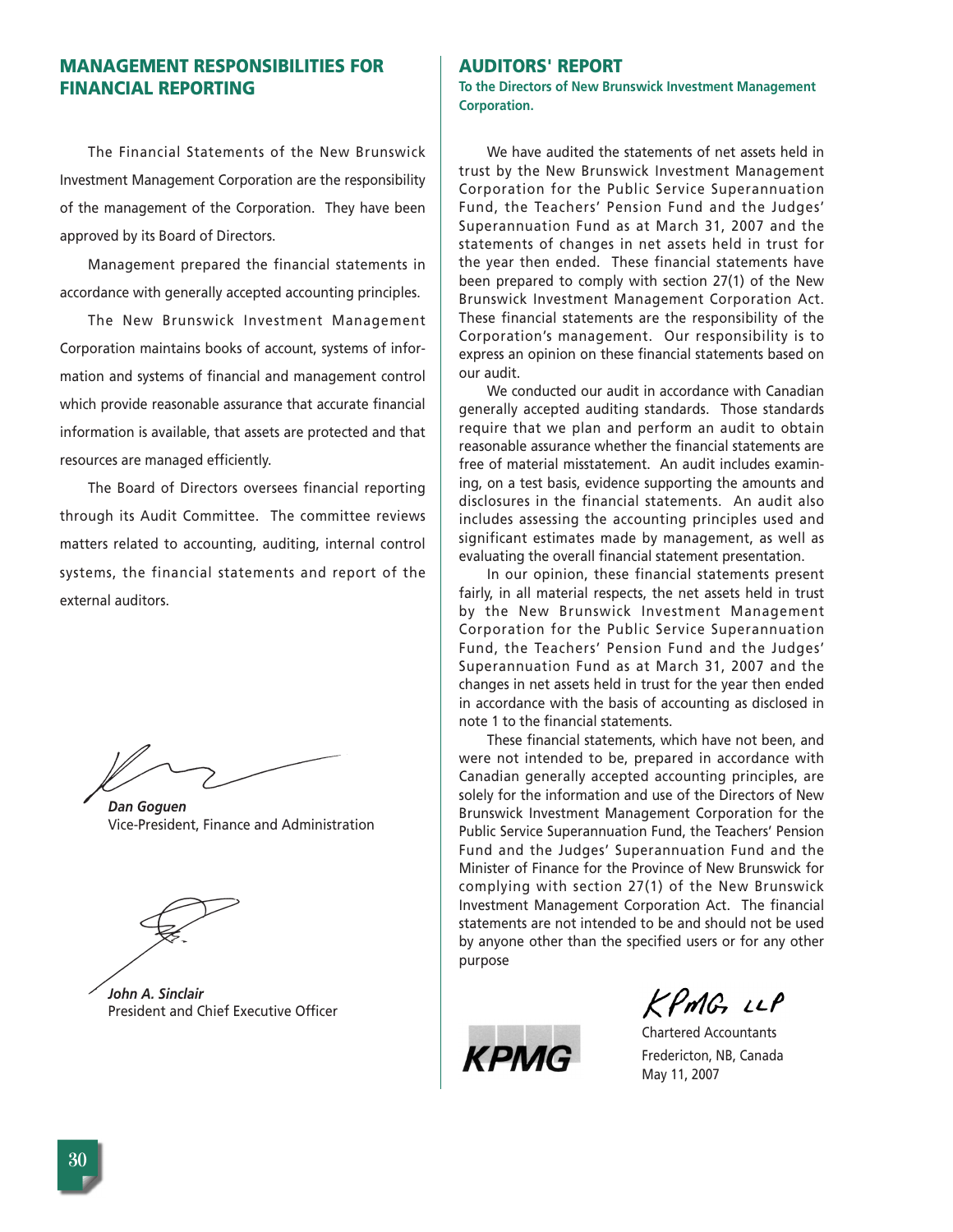# **NEW BRUNSWICK INVESTMENT MANAGEMENT CORPORATION Net Assets Held in Trust Financial Statements**

Year ended March 31, 2007

|                                                  | Page |
|--------------------------------------------------|------|
| <b>Public Service Superannuation Fund</b>        |      |
| Statement of Net Assets Held in Trust            | 32   |
| Statement of Changes in Net Assets Held in Trust | 32   |
| <b>Teachers' Pension Fund</b>                    |      |
| Statement of Net Assets Held in Trust            | 33   |
| Statement of Changes in Net Assets Held in Trust | 33   |
| <b>Judges' Superannuation Fund</b>               |      |
| Statement of Net Assets Held in Trust            | 34   |
| Statement of Changes in Net Assets Held in Trust | 34   |
| <b>Notes to Financial Statements</b>             | 35   |
|                                                  |      |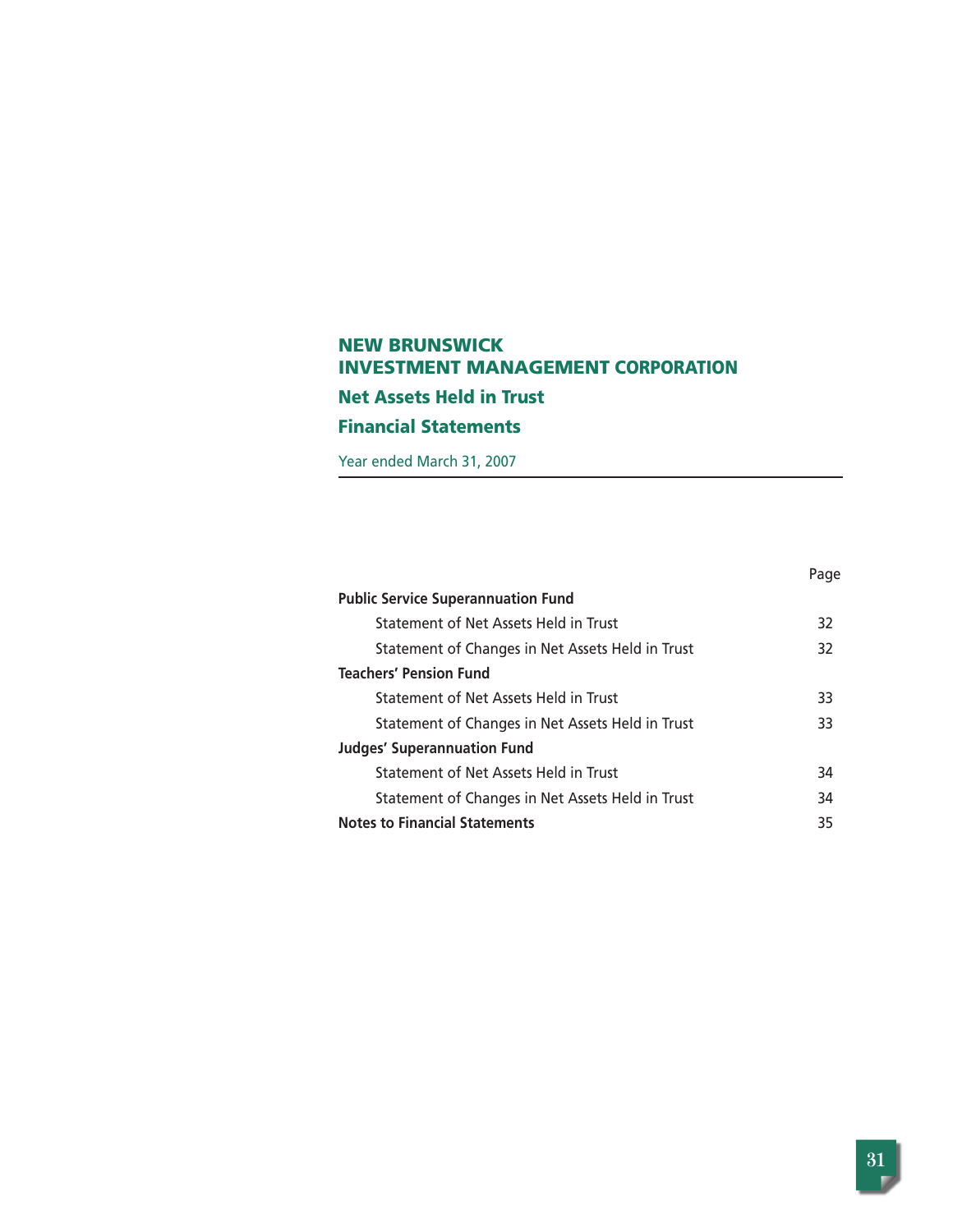# **Public Service Superannuation Fund**

**Statement of Net Assets Held in Trust** 

**(in thousands of dollars)** 

March 31, 2007, with comparative figures for 2006

|                                                                                 | 2007                      | 2006                     |
|---------------------------------------------------------------------------------|---------------------------|--------------------------|
| Assets:<br>Investments (note 3)<br>Contributions receivable<br>Other receivable | 4,701,559<br>8.441<br>133 | 4,333,416<br>S.<br>7.758 |
| Liabilities:<br>Accounts payable and accrued liabilities (note 5)               | 4,710,133<br>2,060        | 4,341,174<br>1,647       |
| Net assets                                                                      | 4,708,073                 | 4,339,527                |

# **Public Service Superannuation Fund Statement of Changes in Net Assets Held in Trust (in thousands of dollars)**

Year ended March 31, 2007, with comparative figures for 2006

|                                             | 2007          | 2006         |
|---------------------------------------------|---------------|--------------|
| Increase in net assets:                     |               |              |
| Investment income (note 4)                  | \$<br>378,679 | 599,178<br>S |
| Pension contributions from sponsor          | 136,584       | 126,196      |
| <b>Employer amortization contributions</b>  | 53,941        | 51,817       |
|                                             | 569,204       | 777,191      |
| Decrease in net assets:                     |               |              |
| Payments to sponsor for benefits            | 191,703       | 181,463      |
| Payments to sponsor for expenses            | 2,373         | 2,411        |
| Fees paid to NBIMC                          | 6,582         | 5,339        |
|                                             | 200,658       | 189,213      |
| <b>Net increase</b>                         | 368,546       | 587,978      |
| Net assets held in trust, beginning of year | 4,339,527     | 3,751,549    |
| Net assets held in trust, end of year       | 4,708,073     | \$4,339,527  |

See accompanying notes to financial statements.

 $A$ lles te

Vice Chairman of the Board President and Chief Executive Officer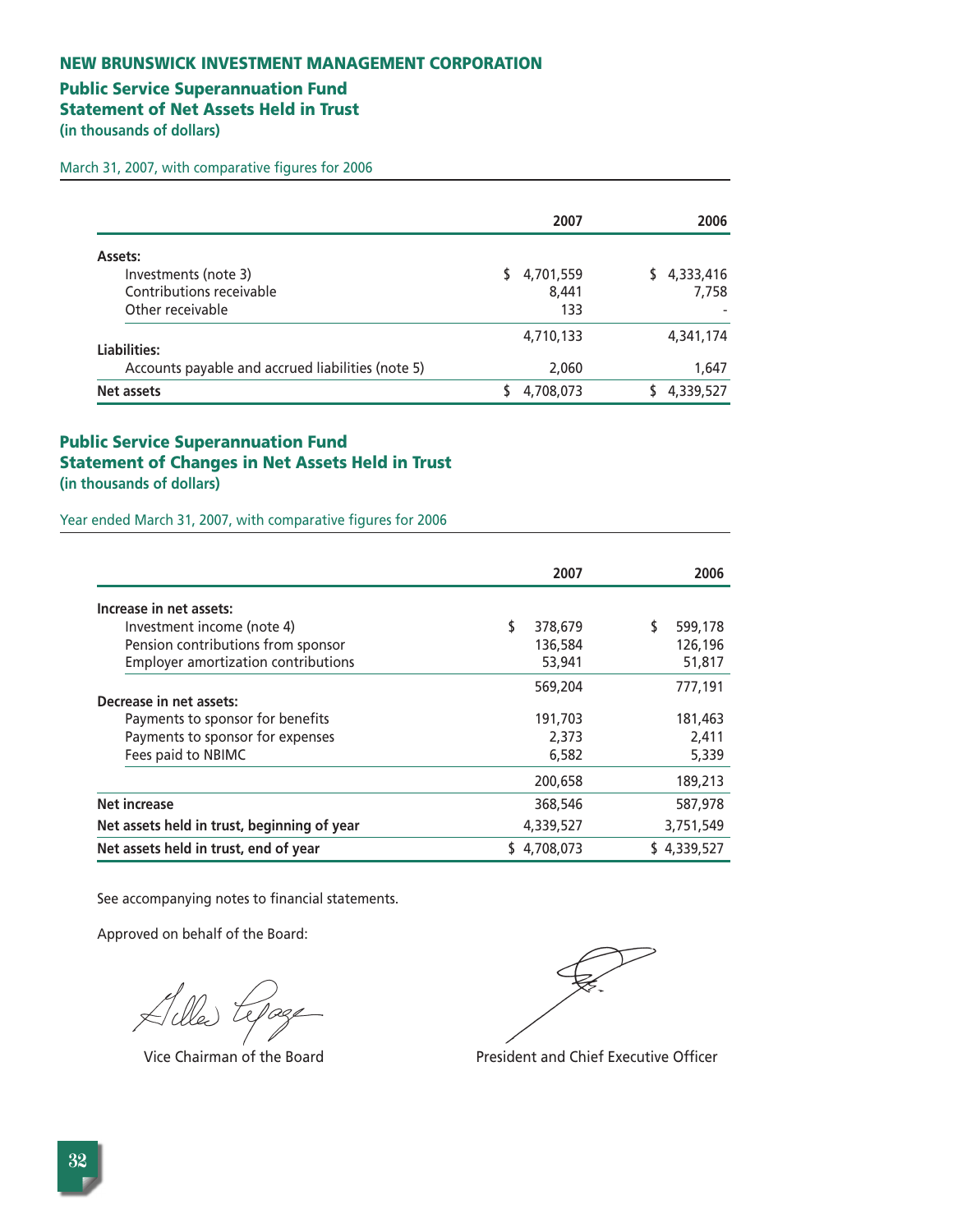## **Teachers' Pension Fund**

**Statement of Net Assets Held in Trust** 

**(in thousands of dollars)** 

March 31, 2007, with comparative figures for 2006

|                                                   | 2007            | 2006         |
|---------------------------------------------------|-----------------|--------------|
| Assets:                                           |                 |              |
| Investments (note 3)                              | 3,978,534<br>S. | \$ 3,728,569 |
| Contributions receivable                          | 3,890           | 5,047        |
| Other receivables                                 | 113             |              |
|                                                   | 3,982,537       | 3,733,616    |
| Liabilities:                                      |                 |              |
| Accounts payable and accrued liabilities (note 5) | 1,602           | 1,346        |
| Net assets                                        | 3,980,935       | 3,732,270    |

# **Teachers' Pension Fund Statement of Changes in Net Assets Held in Trust (in thousands of dollars)**

Year ended March 31, 2007, with comparative figures for 2006

|                                             | 2007           | 2006        |
|---------------------------------------------|----------------|-------------|
| Increase in net assets:                     |                |             |
| Investment income (note 4)                  | \$<br>316,853  | 509,549     |
| Pension contributions from sponsor          | 73,888         | 74,565      |
| <b>Employer amortization contributions</b>  | 78,406         | 75,318      |
|                                             | 469,147        | 659,432     |
| Decrease in net assets:                     |                |             |
| Payments to sponsor for benefits            | 213,485        | 201,047     |
| Payments to sponsor for expenses            | 1,337          | 1,328       |
| Fees paid to NBIMC                          | 5,660          | 4,643       |
|                                             | 220,482        | 207,018     |
| <b>Net increase</b>                         | 248,665        | 452,414     |
| Net assets held in trust, beginning of year | 3,732,270      | 3,279,856   |
| Net assets held in trust, end of year       | 3,980,935<br>S | \$3,732,270 |

See accompanying notes to financial statements.

Vice Chairman of the Board President and Chief Executive Officer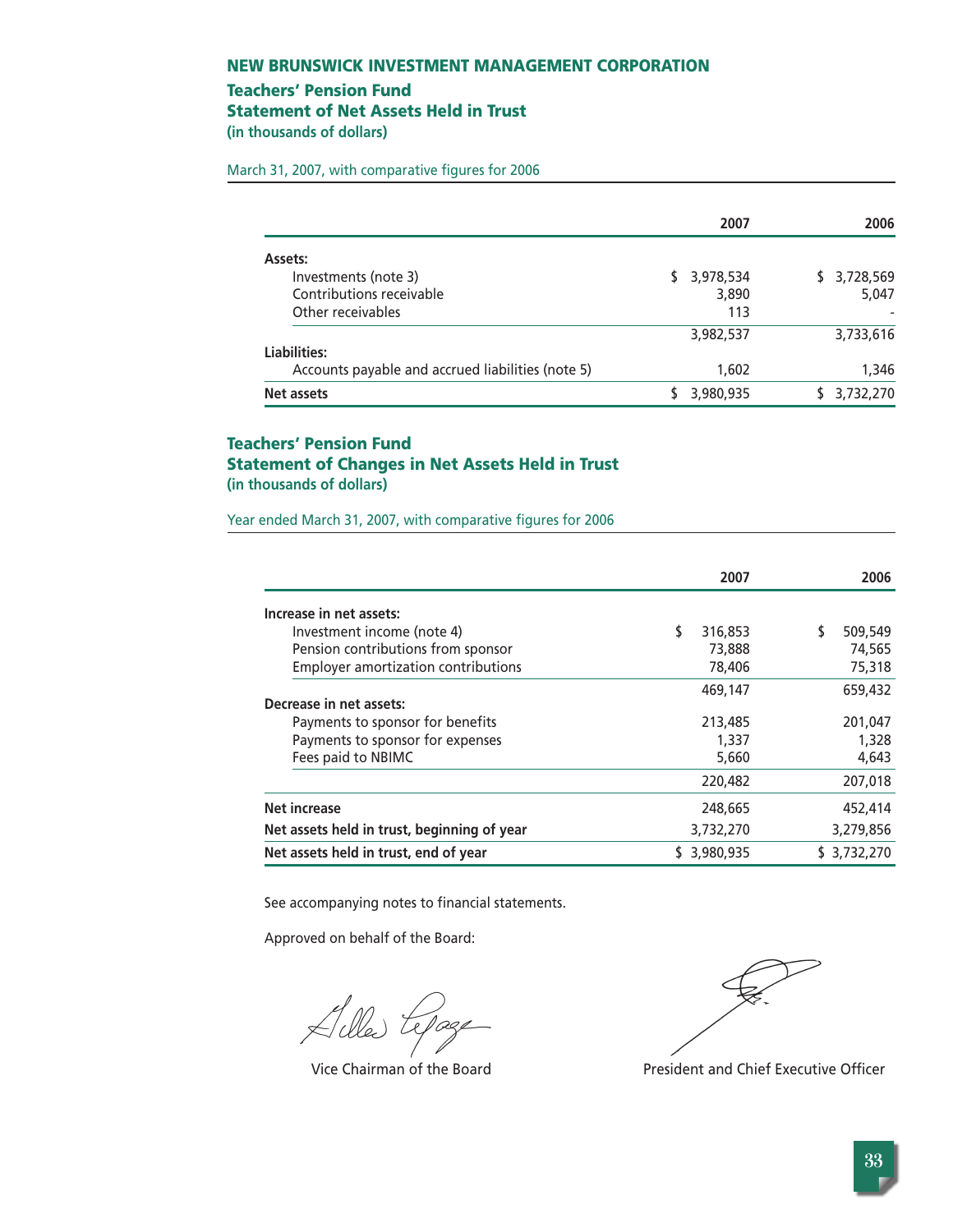# **Judges' Superannuation Fund**

**Statement of Net Assets Held in Trust** 

**(in thousands of dollars)** 

March 31, 2007, with comparative figures for 2006

|                                                   | 2007     | 2006   |
|---------------------------------------------------|----------|--------|
| Assets:                                           |          |        |
| Investments (note 3)                              | \$29,037 | 27,526 |
| Contributions receivable                          | 5        | 9      |
|                                                   | 29,042   | 27,535 |
| Liabilities:                                      |          |        |
| Accounts payable and accrued liabilities (note 5) | 12       | 11     |
| Net assets                                        | \$29,030 | 27,524 |

# **Judges' Superannuation Fund Statement of Changes in Net Assets Held in Trust (in thousands of dollars)**

Year ended March 31, 2007, with comparative figures for 2006

|                                             | 2007   | 2006   |
|---------------------------------------------|--------|--------|
| Increase in net assets:                     |        |        |
| Investment income (note 4)                  | 2,348  | 4.015  |
| Pension contributions from sponsor          | 573    | 252    |
|                                             | 2,921  | 4.267  |
| Decrease in net assets:                     |        |        |
| Payments to sponsor for benefits            | 1,359  | 1.275  |
| Payments to sponsor for expenses            | 12     | 14     |
| Fees paid to NBIMC                          | 44     | 36     |
|                                             | 1,415  | 1,325  |
| <b>Net increase</b>                         | 1,506  | 2,942  |
| Net assets held in trust, beginning of year | 27,524 | 24,582 |
| Net assets held in trust, end of year       | 29,030 | 27,524 |

See accompanying notes to financial statements.

Killed te



Vice Chairman of the Board President and Chief Executive Officer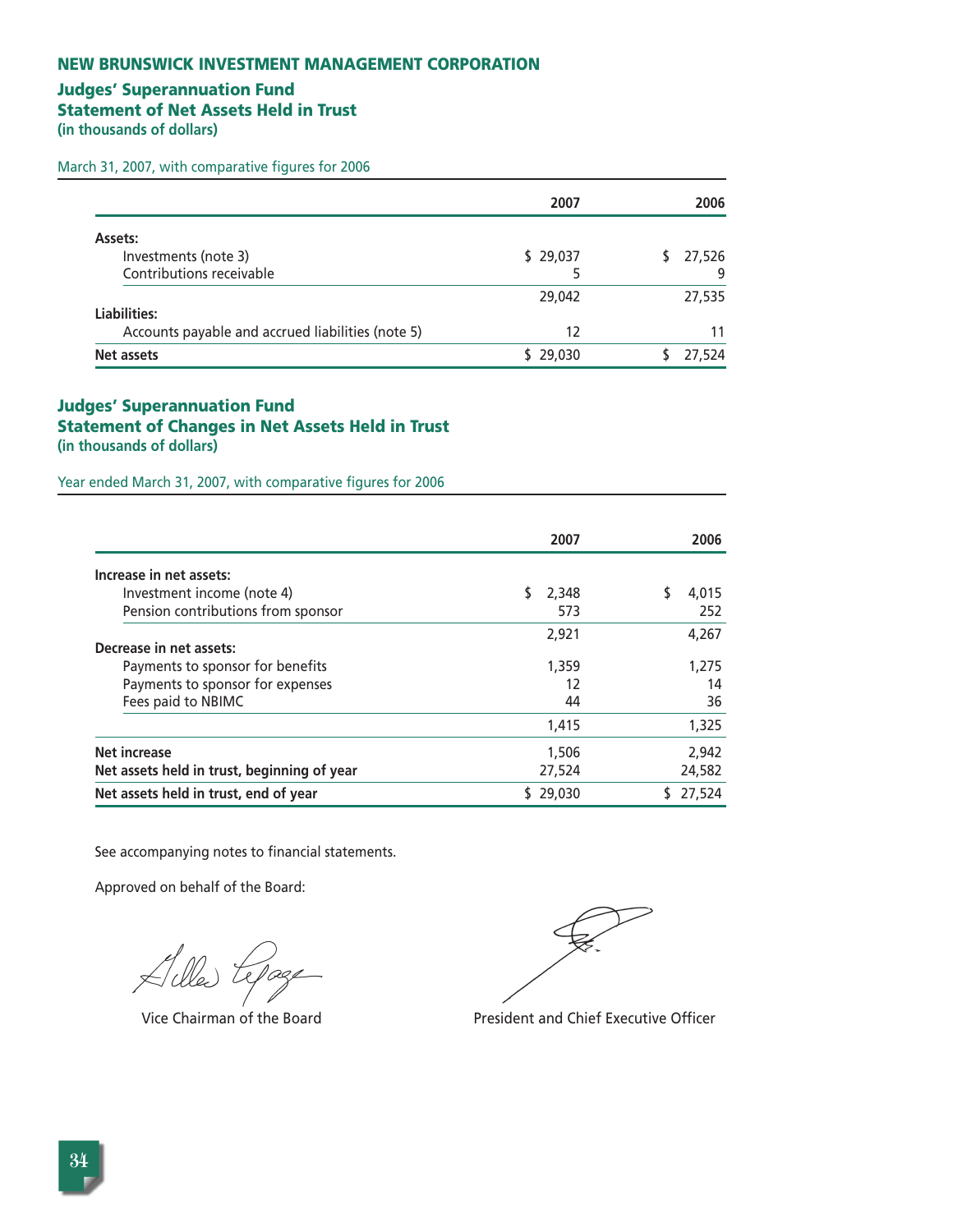# **Net Assets Held in Trust**

**Notes to Financial Statements**

**(in thousands of dollars)**

Year ended March 31, 2007

The assets of the Public Service Superannuation Fund, Teachers' Pension Fund and Judges' Superannuation Fund, ("the Funds") are held in trust by the New Brunswick Investment Management Corporation ("NBIMC"). NBIMC was appointed as trustee on March 11, 1996, by an Act of the New Brunswick Legislature which bears the Corporation's name (NBIMC Act) and assumed responsibility for the management of the Funds' assets effective April 1, 1996.

On April 1, 1998, the assets of the Funds were transferred to unit trust funds established by NBIMC. This portfolio structure facilitates the collective investment management and administration of the assets. There were 17 unit trust funds in place at year-end, each pool with a specific investment mandate. Each of the Funds holds units of the unit trust funds in accordance with the investment policy of the Funds.

# **1. Basis of accounting:**

These financial statements, which have not been, and were not intended to be, prepared in accordance with Canadian generally accepted accounting principles, are solely for the information and use of the Directors of New Brunswick Investment Management Corporation for the Public Service Superannuation Fund, the Teachers' Pension Fund and the Judges' Superannuation Fund and the Minister of Finance for the Province of New Brunswick for complying with section 27(1) of the New Brunswick Investment Management Corporation Act. The basis of accounting used in these financial statements differs materially from Canadian generally accepted accounting principles because it excludes the actuarial liabilities of the plans. Consequently, these financial statements do not purport to show the adequacy of the plans' assets to meet its pension obligations.

# **2. Significant accounting policies:**

#### **(a) Accounting entity:**

These financial statements include information only about assets of the Funds under the management of NBIMC. The amounts of contributions to and payments from the Funds are determined by their Sponsor, the Province of New Brunswick. The Sponsor is responsible for the administration of collections from and payments to members.

#### **(b) Investments:**

All investments of the Funds are represented by holdings of units of each of the unit trust funds. The total value is based on the calculated net asset value multiplied by the number of units held. Investments in the unit trust funds are valued at their fair value as of the date of the financial statements. For securities listed on an exchange, fair value is the closing price listed for the exchange. If no closing price is available, the average of the latest bid and ask price is used. Securities not listed on an exchange are valued based on a quotation service from a recognized dealer. Fair value for private equity and Canadian real estate investments are estimated using a combination of methodologies, including discounted cash flows, multiples of earning measures, third party valuation and comparable recent transactions. Investments in money market instruments are reported at cost which approximates fair value.

#### **(c) Contributions:**

Contributions from sponsors and employers are recorded in the period that payroll deductions are made.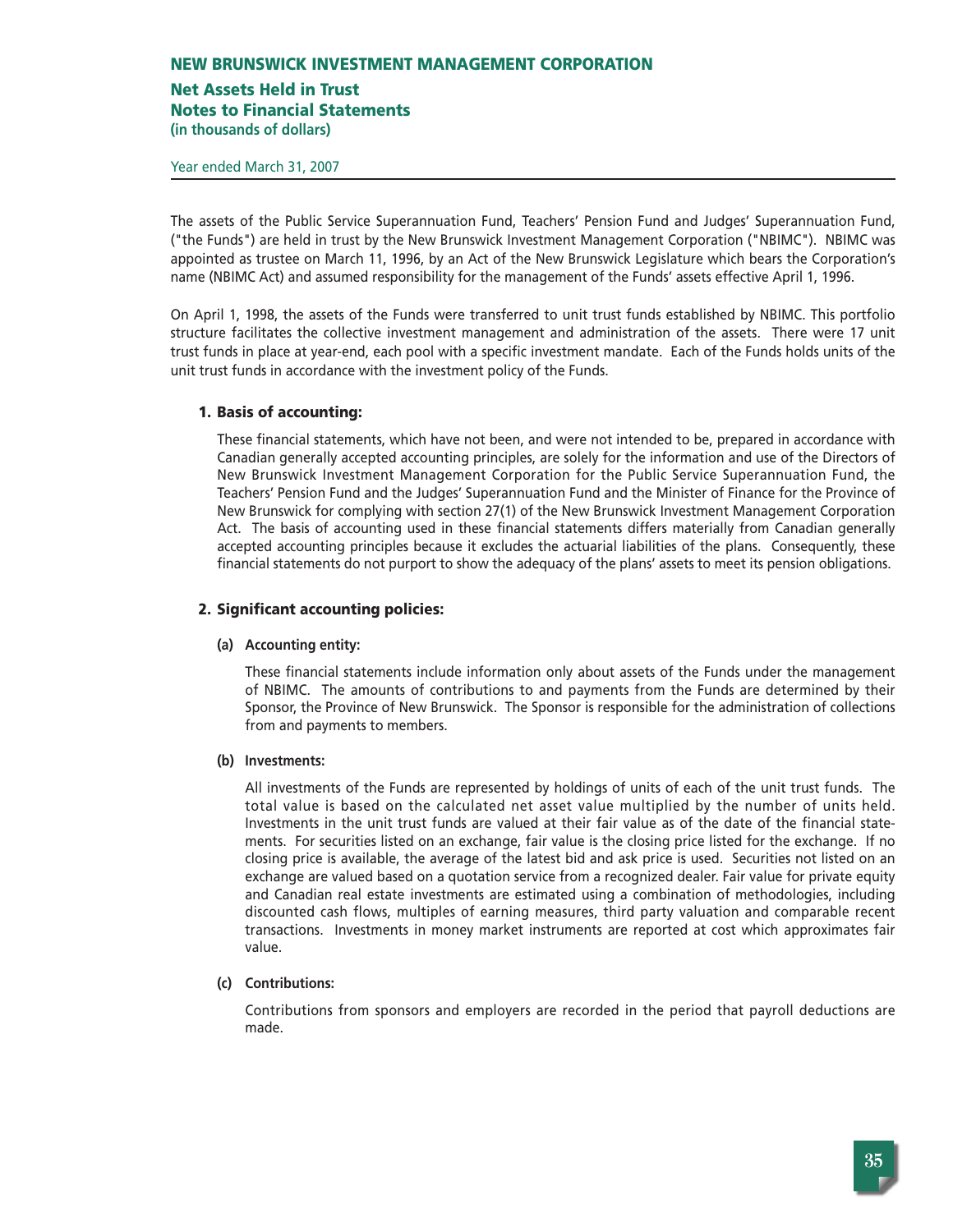# **Net Assets Held in Trust Notes to Financial Statements**

**(in thousands of dollars)**

#### **2. Significant accounting policies** *(continued)***:**

#### **(d) Investment Income:**

Investment income includes realized and unrealized gains and losses in the value of the units held in each of the unit trusts.

#### **(e) Foreign currency translation:**

Monetary assets and liabilities denominated in foreign currencies are translated at the prevailing rates of exchange at the date of the statement of net assets held in trust. Investment income and expenses are translated at the exchange rates prevailing on the transaction date. Realized and unrealized exchange gains and losses are included in investment income.

#### **(f) Measurement uncertainty:**

The preparation of financial statements in conformity with the disclosed basis of accounting requires management to make estimates and assumptions that affect the amounts reported in the financial statements and accompanying notes. Valuation of investments at fair value is the most significant item where estimates are used. Actual results could differ from those estimates.

#### **(g) Derivative financial instruments:**

The Funds through their investments in the unit trust funds are party to certain derivative financial instruments, principally interest rate swaps, forward foreign exchange contracts, volatility swaps, cross currency swaps, total return equity quanto swaps, and total return swaps.

The instruments are utilized to assist with risk management and to gain exposure to certain asset classes. They are measured at their fair value with changes in fair value recognized in changes in net assets for the year.

Total return and quanto swaps are valued at the difference between the floating leg accrual and the difference between the index value at year end and the last reset date multiplied by the notional amount with a quanto adjustment for the quanto swap.

Forward foreign exchange contracts are valued based on quoted exchange rates. Interest rate and cross currency swaps are valued using quoted market information from Bloomberg.

#### **(h) Income taxes**

The Plans are Registered Pension Trusts as defined in the Income Tax Act and are not subject to income taxes.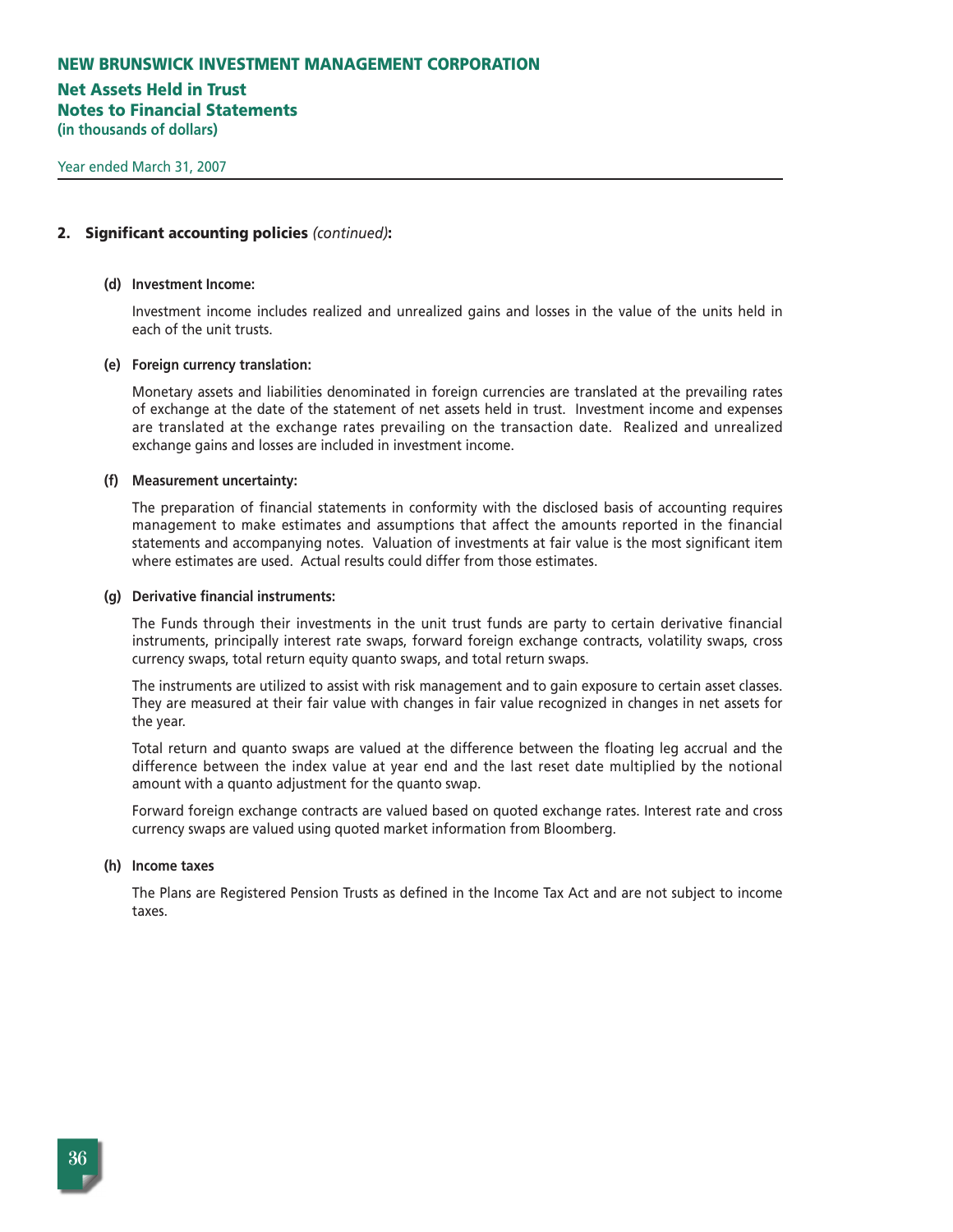### **Net Assets Held in Trust**

**Notes to Financial Statements**

**(in thousands of dollars)**

#### **3. Investments:**

Investment assets of the Funds are held in the unit trust funds for which NBIMC is trustee.

Following is a description of each unit trust fund in existence during the year ended March 31, 2007:

#### **Nominal Bond:**

Invests primarily in investment grade bonds (a minimum of triple-B rated by a major rating agency) of G-7 countries and Canadian provinces paying a nominal rate of interest. The return objective is to add 20 basis points to its benchmark, the Scotia Capital All Government Index, over a four-year moving average.

#### **New Brunswick Fixed Income Opportunity:**

Invests primarily in fixed income issues to finance economic activity in New Brunswick. The return objective is to add 20 basis points to its benchmark, the Scotia Capital All Government Index, over a four-year moving average.

#### **Inflation Linked Securities:**

Invests primarily in fixed income instruments that are adjusted for inflation of G-7 countries. The return objective is to add 10 basis points to its benchmark, the Scotia Capital Real Return Bond Index, over a four-year moving average.

#### **Money Market:**

Invests primarily in fixed income securities having a maturity of less than one year. The return objective is to add 20 basis points to its benchmark. The benchmark is calculated as 93% of the Scotia Capital 91-Day Treasury Bill Index and 7% of the Call Loan Rate.

#### **Canadian Equity:**

This fund uses derivative products such as swaps and futures to gain exposure to various segments of the S&P/TSX Composite Index. Leverage on derivative products is avoided by ensuring each derivative product is supported by an appropriate value of short-term investments. The performance objective is to exceed or match the return of the various segments which the fund attempts to replicate.

#### **External Canadian Equity:**

This fund is managed by external managers and invests in publicly traded Canadian equities. The return objective is to add 100 basis points to its benchmark, the S&P/TSX Composite Index, over a four-year moving average.

#### **TSE Small-Cap:**

Managed by an external manager, this fund invests primarily in the companies of the S&P/TSX Completion Index. The return objective is to exceed the performance of its benchmark, the S&P/TSX Completion Index, by 100 basis points.

#### **Allocation Equity International:**

This fund is used to implement asset allocation decisions and diversify equity investments by participating in the equity markets of the U.S., Japan and developed European countries. It gains exposure to these markets by investing in equities, derivative products such as futures, options and swaps, as well as investing in pooled funds of index products managed by an external manager. Leverage on derivative products is avoided by ensuring each derivative product is supported by an appropriate value of shortterm investments. This fund is also used to implement quantitative strategies on the U.S. equity markets. The benchmark is a weighting of the respective country or regional indices.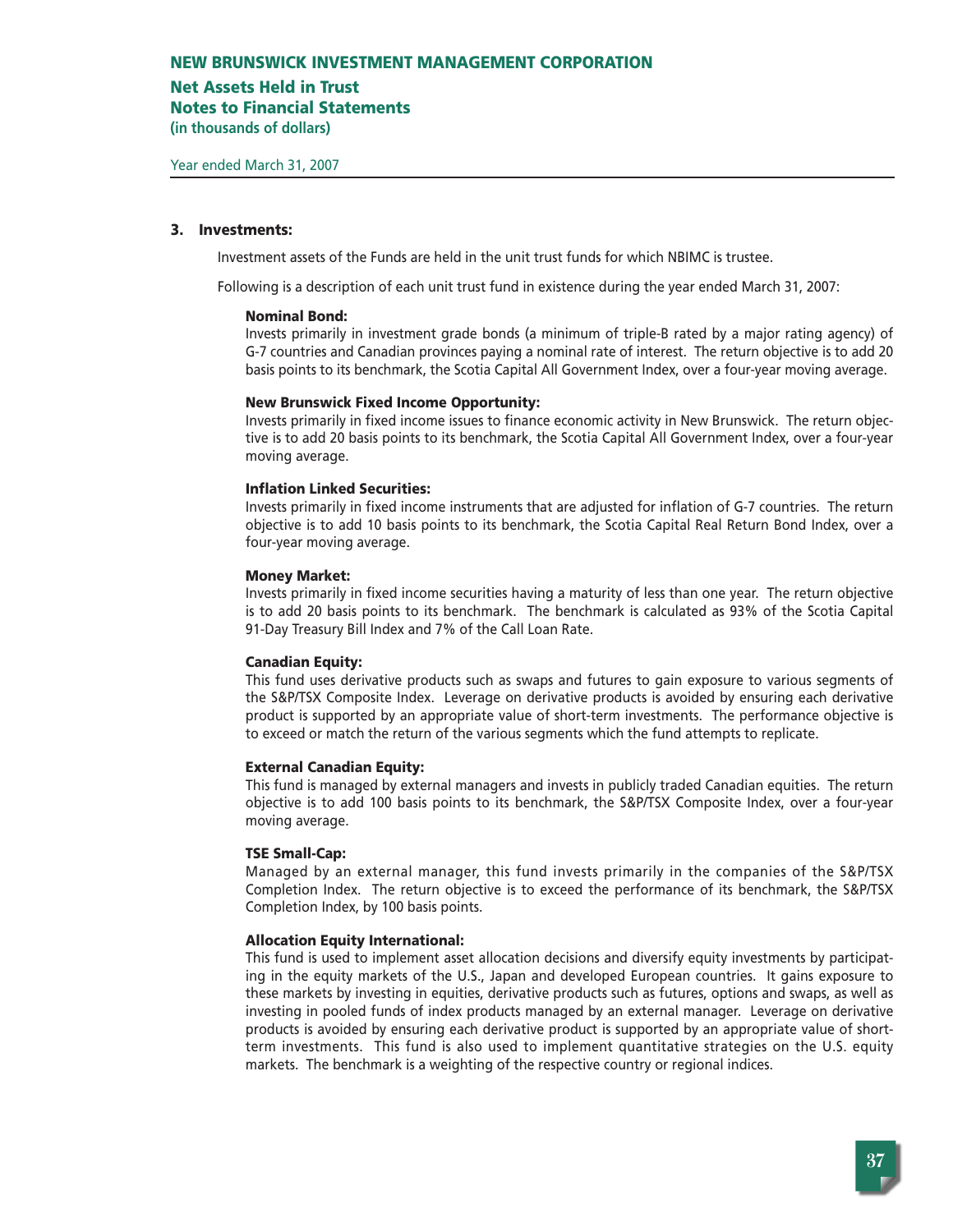# **Net Assets Held in Trust Notes to Financial Statements**

**(in thousands of dollars)**

#### **3. Investments** *(continued)***:**

#### **European Equity Index:**

This fund invests in publicly-traded securities that are included in the MSCI Europe (Developed Markets) Index. The objective is to achieve a rate of return equivalent to or exceeding that of the index. Initial investment activity for this fund occurred on February 9, 2007.

#### **Public Equity:**

This fund is managed by external managers and invests in publicly traded equities in markets in Europe and the United States. The return objective is to exceed the performance of the benchmark, which is a weighting of the respective country or regional indices, by 200 basis points over a four-year moving average.

#### **North American Market Neutral:**

This fund focuses on adding value through security selection within its universe of the S&P/TSX Composite Index as well as certain publicly traded US-listed stocks. Favored securities are purchased and offset by a corresponding short position in another security within the same sector. The portfolio is supported by a cash underlay and its return objective is to add 500 basis points annually over a four-year moving average basis to its benchmark. The benchmark is calculated as 93% of the Scotia Capital 91-Day Treasury Bill Index and 7% of the Call Loan Rate.

#### **New Brunswick and Atlantic Canada Equity Opportunity:**

This fund invests in public and private equities or instruments convertible into equities of New Brunswick and Atlantic Canada companies. The return objective is to add 80 basis points to its benchmark, the S&P/TSX Composite Index, over a four-year moving average.

#### **Private Equity:**

This fund is managed by external managers that invest primarily in non-publicly traded securities of U.S. and European companies. The return objective is to exceed the performance of its benchmark, a blend of the S&P 500 and the MSCI Europe Net total return indices.

#### **Canadian Real Estate:**

This fund is managed by an external manager and invests in Canadian real estate investments through limited partnerships or similar investment vehicles. The benchmark is inflation, as measured by the percentage change in the twelve-month CPI-Canada All Items Index, plus four percent.

#### **Quantitative Market Neutral:**

This fund implements equal dollar amount of long and short U.S. equity positions while maintaining market and sector neutrality. The stock selection is based on a quantitative multivariate factor model. The portfolio is supported by a cash underlay and its return objective is to add 500 basis points annually over a four-year moving average to its benchmark. The benchmark is calculated as 93% of the Scotia Capital 91-Day Treasury Bill Index and 7% of the Call Loan Rate. All units of this trust fund were redeemed during fiscal 2006.

#### **U.S. Real Estate:**

This fund is managed by an external manager that invests primarily in publicly traded securities of U.S. Real Estate Investment Trusts. The return objective is to add 150 basis points to the NAREIT®, Equity Index.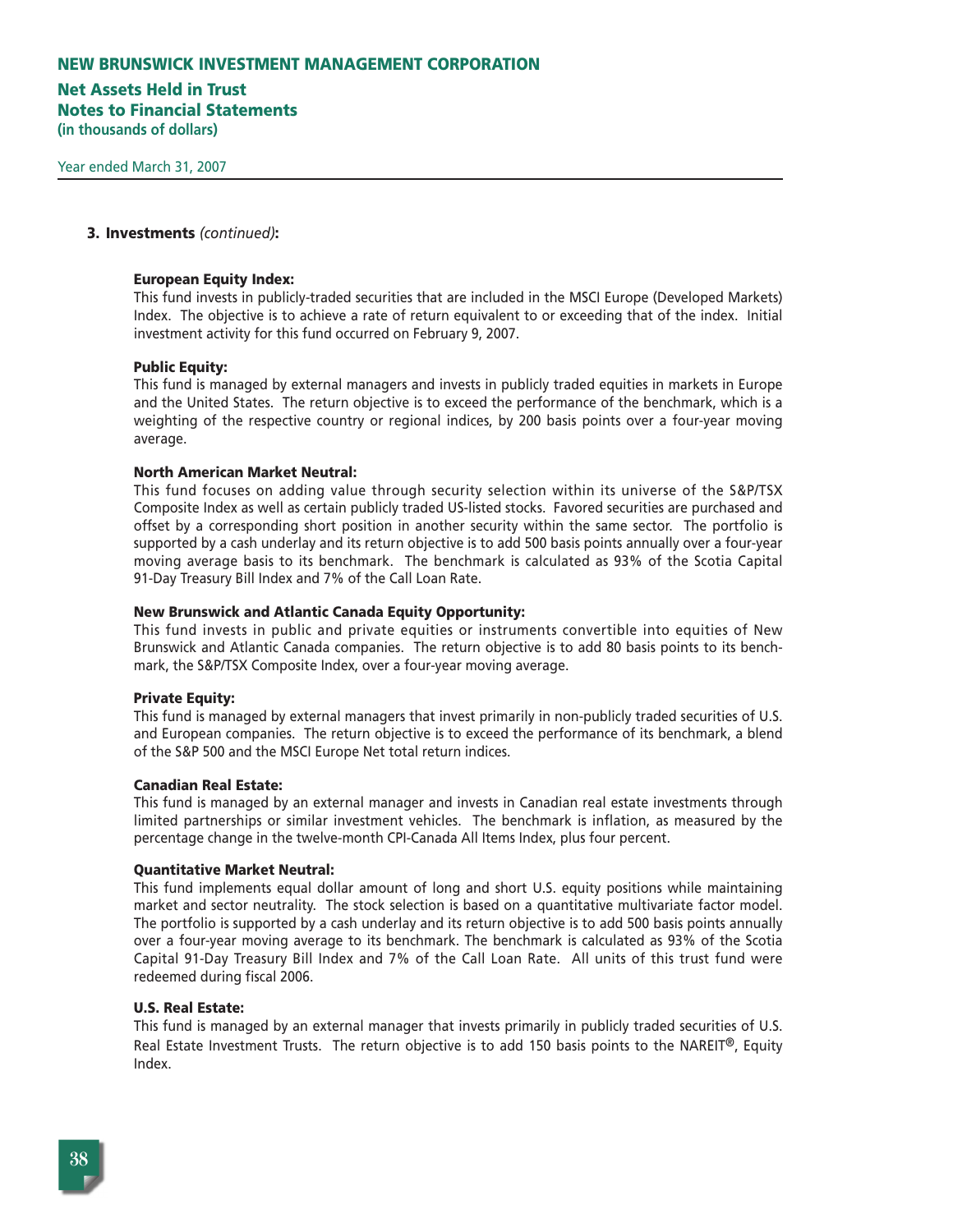# **Net Assets Held in Trust**

**Notes to Financial Statements**

**(in thousands of dollars)**

#### **3. Investments** *(continued)***:**

#### **Commodity:**

This fund is used to implement asset allocation decisions and diversify client investment portfolios by participating in the commodity markets. It gains exposure to the commodity markets by using derivative products such as futures and swaps. Leverage on derivative products is avoided by ensuring each derivative product is supported by an appropriate value of short-term investments. The benchmark is the Goldman Sachs Commodity Total Return Index (US\$). The return objective is to match the benchmark index.

#### **Student Investment:**

This fund is managed by students at the University of New Brunswick who are registered in the Student Investment Fund Program. Its initial base was \$1 million and is to be invested using the same philosophy as that used by NBIMC. The overall benchmark for this fund is composed of 50% S&P/TSX 60, 45% Scotia Capital All Government Index and 5% Scotia Capital 91-Day Treasury Bill Index. The activities of this fund are closely monitored by NBIMC staff who execute and process all transactions on behalf of the students.

#### **Risk Management:**

Investments are subject to many risk factors. Risk management relates to the understanding and active management of risks associated with all areas of the business and the associated operating environment. Investments are primarily exposed to foreign currency fluctuations, interest rate volatility, market and credit risk. NBIMC has set formal policies and procedures that establish an asset mix among equity and fixed income investments, that require diversification of investments within categories, and set limits on the size of exposure to individual investments and counterparties. In addition, derivative financial instruments are used, where appropriate, to assist in the management of these risks.

#### **Foreign Currency Risk:**

Foreign currency exposure arises from a unit trust fund holding investments denominated in currencies other than the Canadian Dollar. Fluctuations in the relative value of the Canadian Dollar against these foreign currencies can result in a positive or a negative effect on the fair value of investments. NBIMC mitigates this risk through the use of foreign exchange forward contracts.

#### **Interest Rate Risk:**

Interest rate risk refers to the effect on the market value of the unit trust fund's investments due to fluctuation of interest rates. The fixed income portfolio has guidelines on duration and distribution, which are designed to mitigate the risk of interest rate volatility.

#### **Market Risk:**

Market risk is the risk that the value of an investment will fluctuate as a result of changes in market prices whether those changes are caused by factors specific to the individual investment or factors affecting all securities traded in the market. NBIMC's policy is to invest in a diversified portfolio of investments, based on criteria established in their Investment Policies and Investment Procedures Manual, and to utilize derivative contracts that are designed to mitigate the impact of market risk.

#### **Credit Risk:**

The Funds are exposed to credit-related risk in the event a security counterparty defaults or becomes insolvent. NBIMC has established investment criteria which are designed to manage credit risk by establishing limits to credit exposure from individual corporate entities.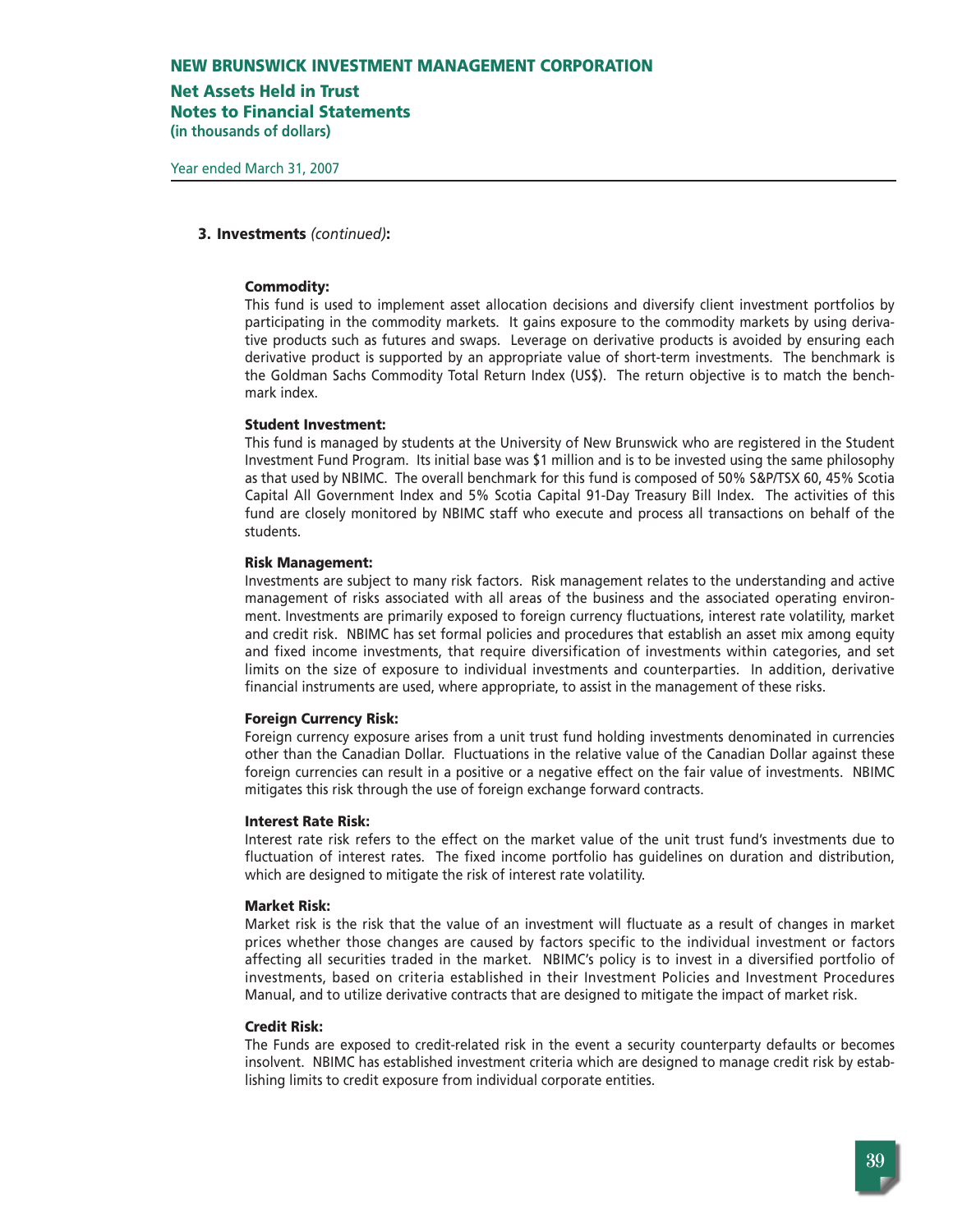# **Net Assets Held in Trust Notes to Financial Statements**

**(in thousands of dollars)**

# **3. Investments** *(continued)***:**

Following are details of unit trust holdings by each of The Funds:

# **(a) Public Service Superannuation Fund:**

|                                    |              | <b>Unit Value</b><br>(rounded |             |             |
|------------------------------------|--------------|-------------------------------|-------------|-------------|
|                                    | <b>Units</b> | in dollars)                   | 2007        | 2006        |
| <b>Fixed income:</b>               |              |                               |             |             |
| <b>Nominal Bond</b>                | 829,998      | \$1,643                       | \$1,363,543 | \$1,255,628 |
| <b>New Brunswick</b>               |              |                               |             |             |
| <b>Fixed Income Opportunity</b>    | 10,041       | 1,900                         | 19,078      | 19,588      |
| <b>Inflation Linked Securities</b> | 246,524      | 2,199                         | 542,154     | 497,621     |
| Money Market                       | 97,710       | 1,359                         | 132,823     | 183,710     |
|                                    |              |                               | 2,057,598   | 1,956,547   |
| <b>Equities:</b>                   |              |                               |             |             |
| Canadian Equity                    | 304,774      | 2,121                         | 646,462     | 620,923     |
| <b>External Canadian Equity</b>    | 103,591      | 2,350                         | 243,432     | 214,470     |
| <b>TSE Small-Cap</b>               | 37,301       | 2,224                         | 82,971      | 56,767      |
| Allocation Equity International    | 463,805      | 1,569                         | 727,846     | 887,508     |
| <b>European Equity Index</b>       | 268,382      | 995                           | 267,014     |             |
| <b>Public Equity</b>               | 86,398       | 1,537                         | 132,802     | 133,940     |
|                                    |              |                               | 2,100,527   | 1,913,608   |
| <b>Alternative investments:</b>    |              |                               |             |             |
| North American Market Neutral      | 154,416      | 1,215                         | 187,571     | 171,685     |
| New Brunswick and Atlantic         |              |                               |             |             |
| Canada Equity Opportunity          | 7,485        | 853                           | 6,388       | 10,606      |
| <b>Private Equity</b>              | 54,561       | 1,042                         | 56,861      | 40,991      |
| <b>Canadian Real Estate</b>        | 12,405       | 2,013                         | 24,967      | 28,490      |
| U.S. Real Estate                   | 48,043       | 3,578                         | 171,912     | 143,960     |
| Commodity                          | 85,769       | 1,104                         | 94,719      | 66,599      |
|                                    |              |                               | 542,418     | 462,331     |
| <b>Balanced:</b>                   |              |                               |             |             |
| Student Investment                 | 485          | 2,094                         | 1,016       | 930         |
|                                    |              |                               | \$4,701,559 | \$4,333,416 |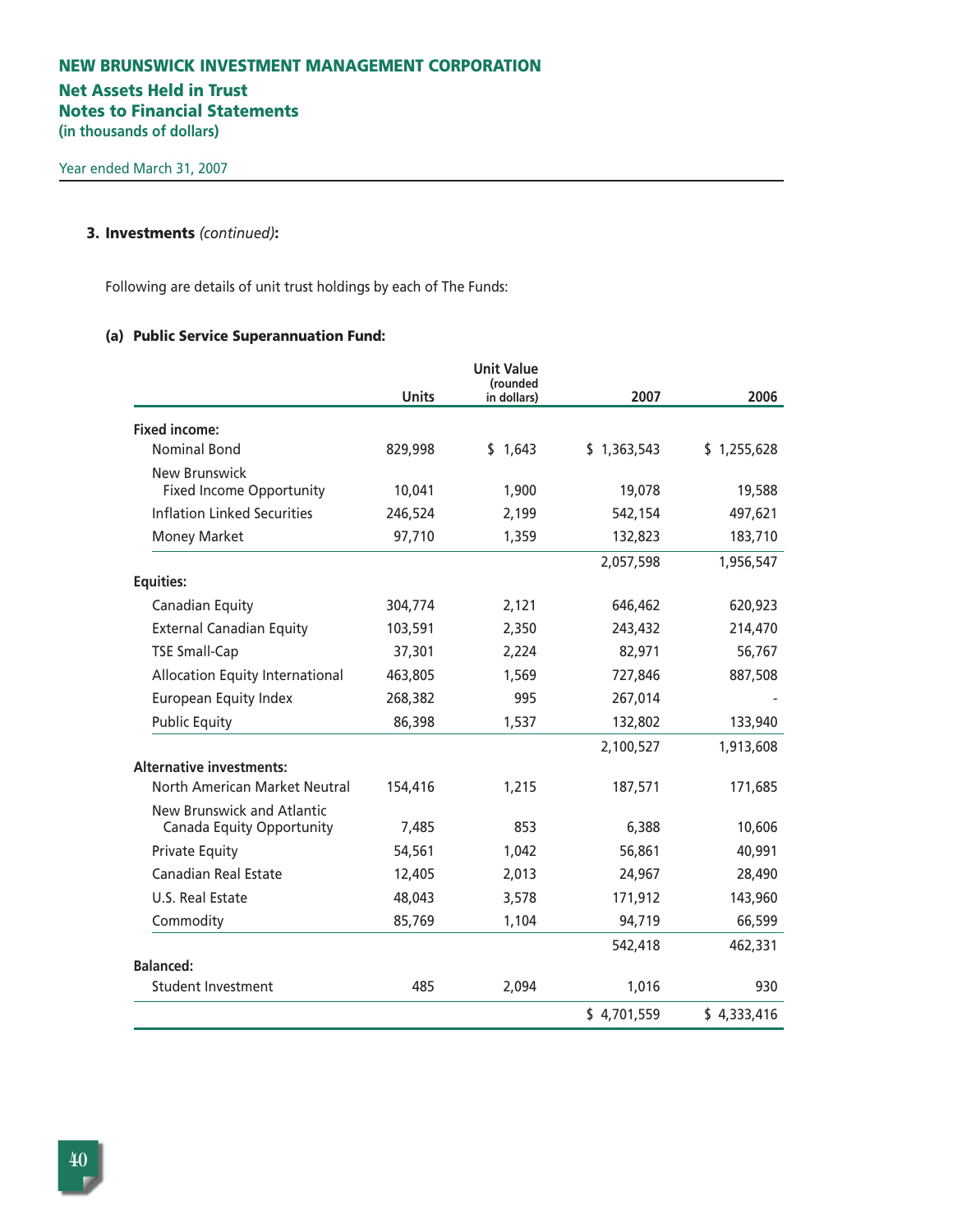# **Net Assets Held in Trust**

**Notes to Financial Statements**

**(in thousands of dollars)**

# **3. Investments** *(continued)***:**

# **(b) Teachers' Pension Fund:**

|                                        |              | <b>Unit Value</b><br>(rounded |             |             |
|----------------------------------------|--------------|-------------------------------|-------------|-------------|
|                                        | <b>Units</b> | in dollars)                   | 2007        | 2006        |
| <b>Fixed income:</b>                   |              |                               |             |             |
| <b>Nominal Bond</b>                    | 726,574      | \$1,643                       | \$1,193,637 | \$1,117,636 |
| New Brunswick                          |              |                               |             |             |
| <b>Fixed Income Opportunity</b>        | 8,497        | 1,900                         | 16,145      | 16,854      |
| <b>Inflation Linked Securities</b>     | 226,704      | 2,199                         | 498,563     | 465,431     |
| <b>Money Market</b>                    | 82,502       | 1,359                         | 112,155     | 157,856     |
|                                        |              |                               | 1,820,500   | 1,757,777   |
| <b>Equities:</b>                       |              |                               |             |             |
| Canadian Equity                        | 239,148      | 2,121                         | 507,265     | 496,990     |
| <b>External Canadian Equity</b>        | 87,660       | 2,350                         | 205,995     | 184,535     |
| <b>TSE Small-Cap</b>                   | 31,564       | 2,224                         | 70,210      | 48,844      |
| <b>Allocation Equity International</b> | 367,127      | 1,569                         | 576,129     | 726,366     |
| <b>European Equity Index</b>           | 227,109      | 995                           | 225,950     |             |
| <b>Public Equity</b>                   | 73,112       | 1,537                         | 112,377     | 115,245     |
|                                        |              |                               | 1,697,926   | 1,571,980   |
| <b>Alternative investments:</b>        |              |                               |             |             |
| North American Market Neutral          | 130,669      | 1,215                         | 158,725     | 147,722     |
| New Brunswick and Atlantic             |              |                               |             |             |
| Canada Equity Opportunity              | 6,334        | 853                           | 5,405       | 9,126       |
| <b>Private Equity</b>                  | 46,171       | 1,042                         | 48,116      | 35,270      |
| Canadian Real Estate                   | 10,497       | 2,013                         | 21,128      | 24,513      |
| U.S. Real Estate                       | 40,654       | 3,578                         | 145,476     | 123,866     |
| Commodity                              | 72,578       | 1,104                         | 80,152      | 57,303      |
|                                        |              |                               | 459,002     | 397,800     |
| <b>Balanced:</b>                       |              |                               |             |             |
| <b>Student Investment</b>              | 528          | 2,094                         | 1,106       | 1,012       |
|                                        |              |                               | \$3,978,534 | \$3,728,569 |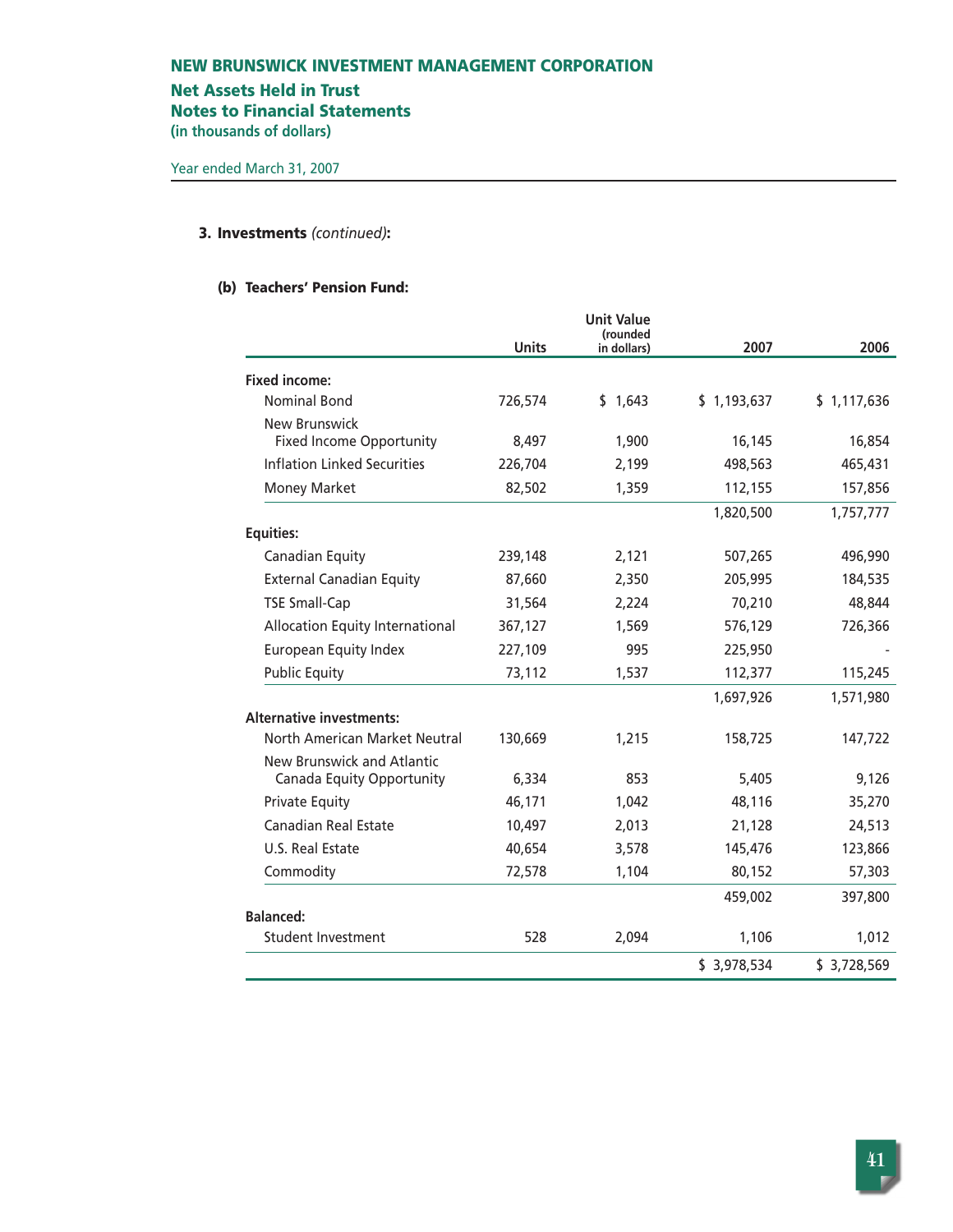# **NEW BRUNSWICK INVESTMENT MANAGEMENT CORPORATION Net Assets Held in Trust Notes to Financial Statements (in thousands of dollars)**

# **3. Investments** *(continued)***:**

# **(c) Judges' Superannuation Fund:**

|                                                         | <b>Units</b> | <b>Unit Value</b><br>(rounded<br>in dollars) | 2007        | 2006        |
|---------------------------------------------------------|--------------|----------------------------------------------|-------------|-------------|
| <b>Fixed income:</b>                                    |              |                                              |             |             |
| <b>Nominal Bond</b>                                     | 5,126        | \$1,643                                      | \$<br>8,422 | \$<br>7,975 |
| New Brunswick<br><b>Fixed Income Opportunity</b>        | 62           | 1,900                                        | 118         | 124         |
| <b>Inflation Linked Securities</b>                      | 1,523        | 2,199                                        | 3,348       | 3,161       |
| <b>Money Market</b>                                     | 603          | 1,359                                        | 819         | 1,166       |
|                                                         |              |                                              | 12,707      | 12,426      |
| <b>Equities:</b>                                        |              |                                              |             |             |
| Canadian Equity                                         | 1,882        | 2,121                                        | 3,993       | 3,944       |
| <b>External Canadian Equity</b>                         | 640          | 2,350                                        | 1,503       | 1,362       |
| <b>TSE Small-Cap</b>                                    | 230          | 2,224                                        | 512         | 361         |
| <b>Allocation Equity International</b>                  | 2,865        | 1,569                                        | 4,496       | 5,639       |
| <b>European Equity Index</b>                            | 1,658        | 995                                          | 1,649       |             |
| <b>Public Equity</b>                                    | 534          | 1,537                                        | 820         | 851         |
|                                                         |              |                                              | 12,973      | 12,157      |
| <b>Alternative investments:</b>                         |              |                                              |             |             |
| North American Market Neutral                           | 954          | 1,215                                        | 1,158       | 1,091       |
| New Brunswick and Atlantic<br>Canada Equity Opportunity | 46           | 853                                          | 39          | 67          |
| <b>Private Equity</b>                                   | 337          | 1,042                                        | 351         | 260         |
| Canadian Real Estate                                    | 77           | 2,013                                        | 154         | 181         |
| U.S. Real Estate                                        | 297          | 3,578                                        | 1,062       | 914         |
| Commodity                                               | 530          | 1,104                                        | 585         | 423         |
|                                                         |              |                                              | 3,349       | 2,936       |
| <b>Balanced:</b>                                        |              |                                              |             |             |
| <b>Student Investment</b>                               | 4            | 2,094                                        | 8           | 7           |
|                                                         |              |                                              | \$29,037    | \$27,526    |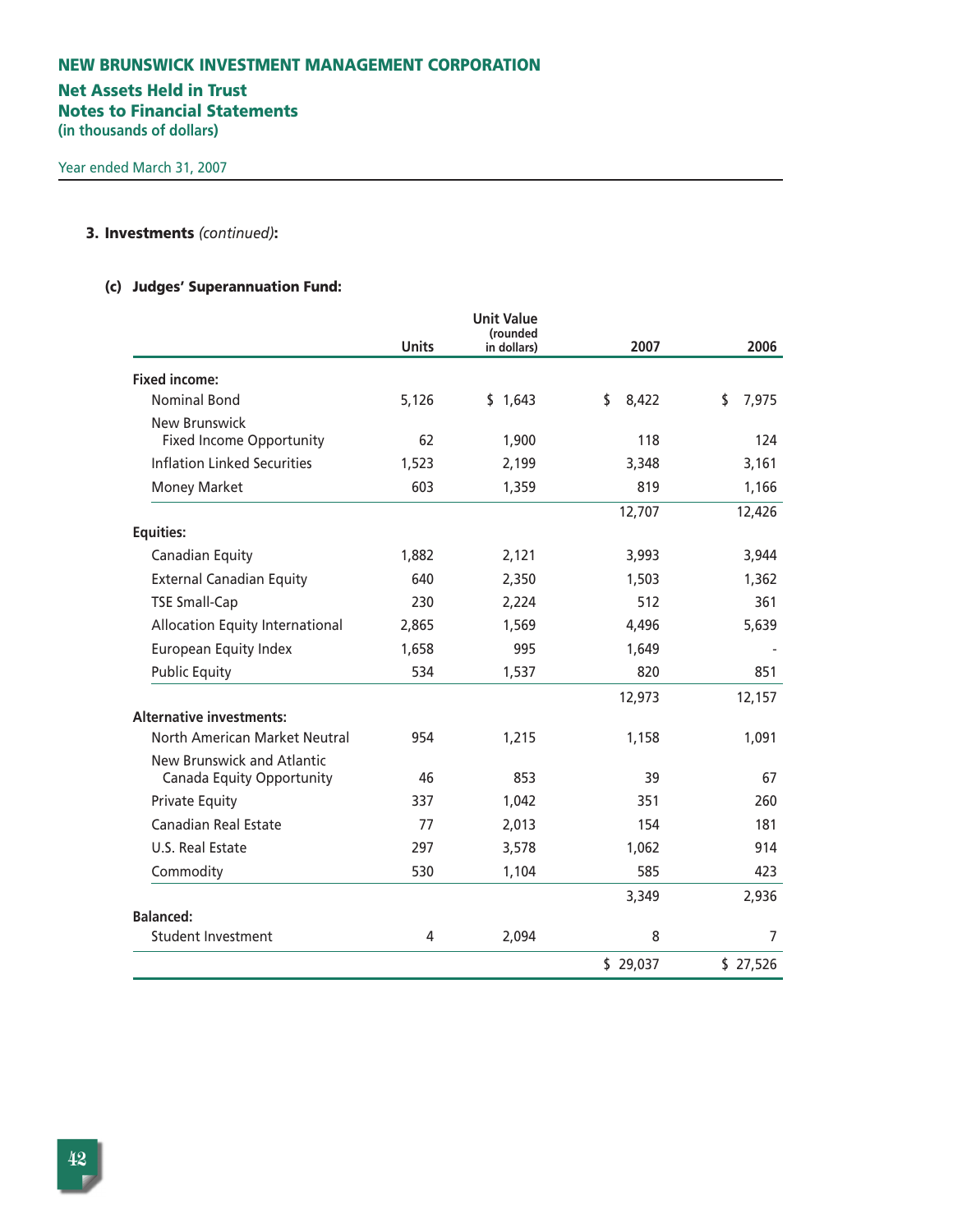# **Net Assets Held in Trust Notes to Financial Statements**

**(in thousands of dollars)**

# **4. Investment income:**

## **(a) Public Service Superannuation Fund:**

|                                                                | 2007          | 2006         |
|----------------------------------------------------------------|---------------|--------------|
| <b>Fixed income:</b>                                           |               |              |
| <b>Nominal Bond</b>                                            | \$<br>72,097  | \$<br>54,629 |
| New Brunswick Fixed Income Opportunity                         | 1,150         | 1,362        |
| Inflation Linked Securities                                    | 1,494         | 50,341       |
| <b>Money Market</b>                                            | 5,976         | 5,241        |
|                                                                | 80,717        | 111,573      |
| <b>Equities:</b>                                               |               |              |
| Canadian Equity                                                | 89,976        | 160,611      |
| <b>External Canadian Equity</b>                                | 27,188        | 48,843       |
| <b>TSE Small-Cap</b>                                           | 9,539         | 9,421        |
| <b>Allocation Equity International</b>                         | 93,321        | 184,024      |
| <b>European Equity Index</b>                                   | 2,066         |              |
| <b>Public Equity</b>                                           | 20,423        | 31,684       |
|                                                                | 242,513       | 434,583      |
| <b>Alternative investments:</b>                                |               |              |
| North American Market Neutral                                  | 14,100        | 2,982        |
| New Brunswick and Atlantic Canada<br><b>Equity Opportunity</b> | (86)          | (1, 264)     |
| <b>Private Equity</b>                                          | 7,111         | 5,882        |
| <b>Canadian Real Estate</b>                                    | 10,930        | 5,803        |
| <b>Quantitative Market Neutral</b>                             |               | 419          |
| U.S. Real Estate                                               | 30,683        | 39,400       |
| Commodity                                                      | (7, 376)      | (334)        |
|                                                                | 55,362        | 52,888       |
| <b>Balanced:</b>                                               |               |              |
| <b>Student Investment</b>                                      | 87            | 134          |
|                                                                | \$<br>378,679 | \$599,178    |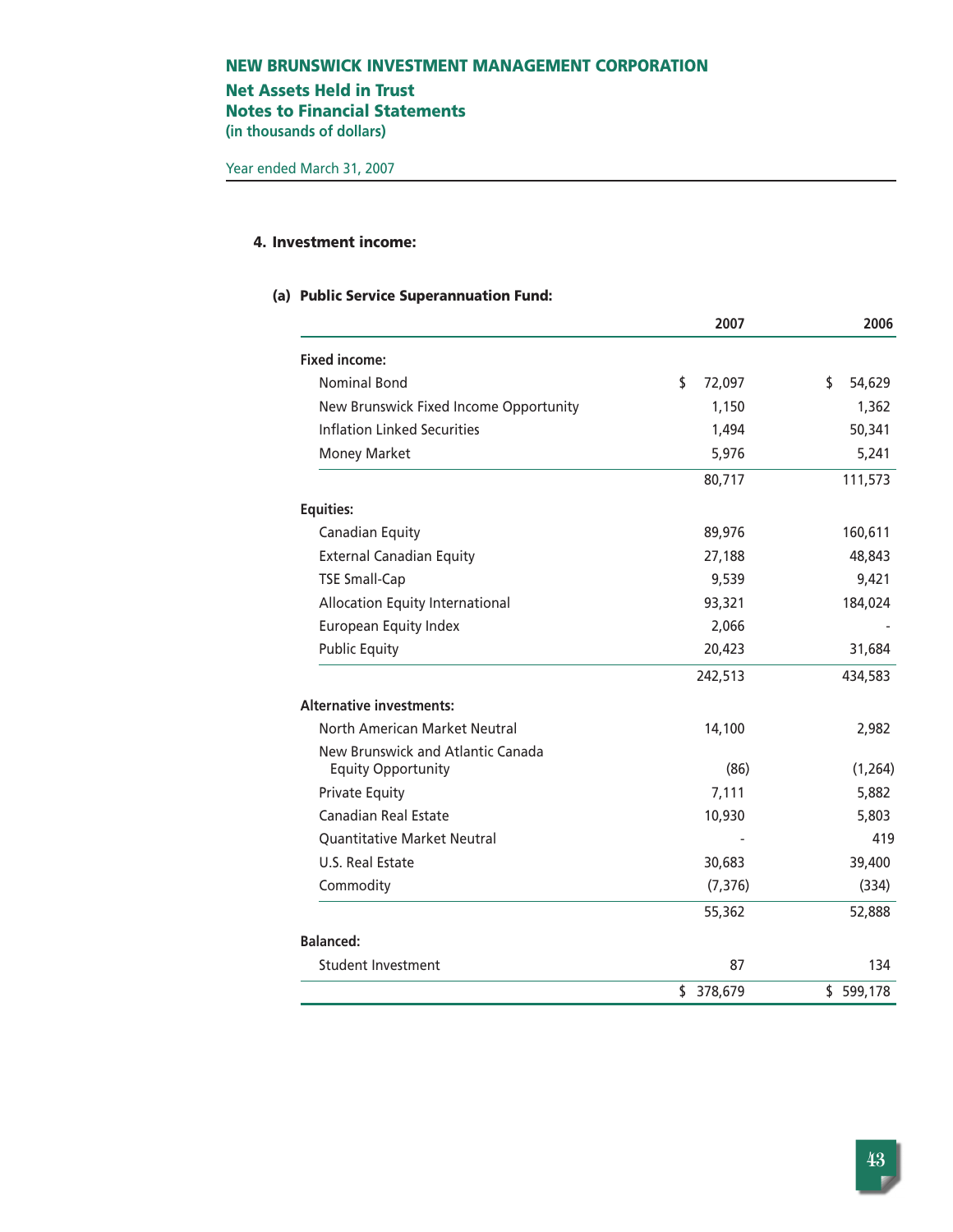# **Net Assets Held in Trust**

**Notes to Financial Statements**

**(in thousands of dollars)**

# **4. Investment income** *(continued)***:**

#### **(b) Teachers' Pension Fund:**

|                                        | 2007          | 2006         |
|----------------------------------------|---------------|--------------|
| <b>Fixed income:</b>                   |               |              |
| <b>Nominal Bond</b>                    | \$<br>63,800  | \$<br>49,418 |
| New Brunswick Fixed Income Opportunity | 984           | 1,189        |
| <b>Inflation Linked Securities</b>     | 1,336         | 47,750       |
| <b>Money Market</b>                    | 5,233         | 4,438        |
|                                        | 71,353        | 102,795      |
| <b>Equities:</b>                       |               |              |
| Canadian Equity                        | 71,593        | 130,487      |
| <b>External Canadian Equity</b>        | 23,208        | 42,502       |
| <b>TSE Small-Cap</b>                   | 8,124         | 8,176        |
| <b>Allocation Equity International</b> | 75,945        | 152,062      |
| <b>European Equity Index</b>           | 1,757         |              |
| <b>Public Equity</b>                   | 17,467        | 27,544       |
|                                        | 198,094       | 360,771      |
| <b>Alternative investments:</b>        |               |              |
| North American Market Neutral          | 12,043        | 2,563        |
| New Brunswick and Atlantic Canada      |               |              |
| <b>Equity Opportunity</b>              | (72)          | (1,083)      |
| <b>Private Equity</b>                  | 6,054         | 5,086        |
| <b>Canadian Real Estate</b>            | 9,339         | 5,020        |
| <b>Quantitative Market Neutral</b>     |               | 294          |
| U.S. Real Estate                       | 26,281        | 34,264       |
| Commodity                              | (6, 332)      | (307)        |
|                                        | 47,313        | 45,837       |
| <b>Balanced:</b>                       |               |              |
| Student Investment                     | 93            | 146          |
|                                        | \$<br>316,853 | \$509,549    |